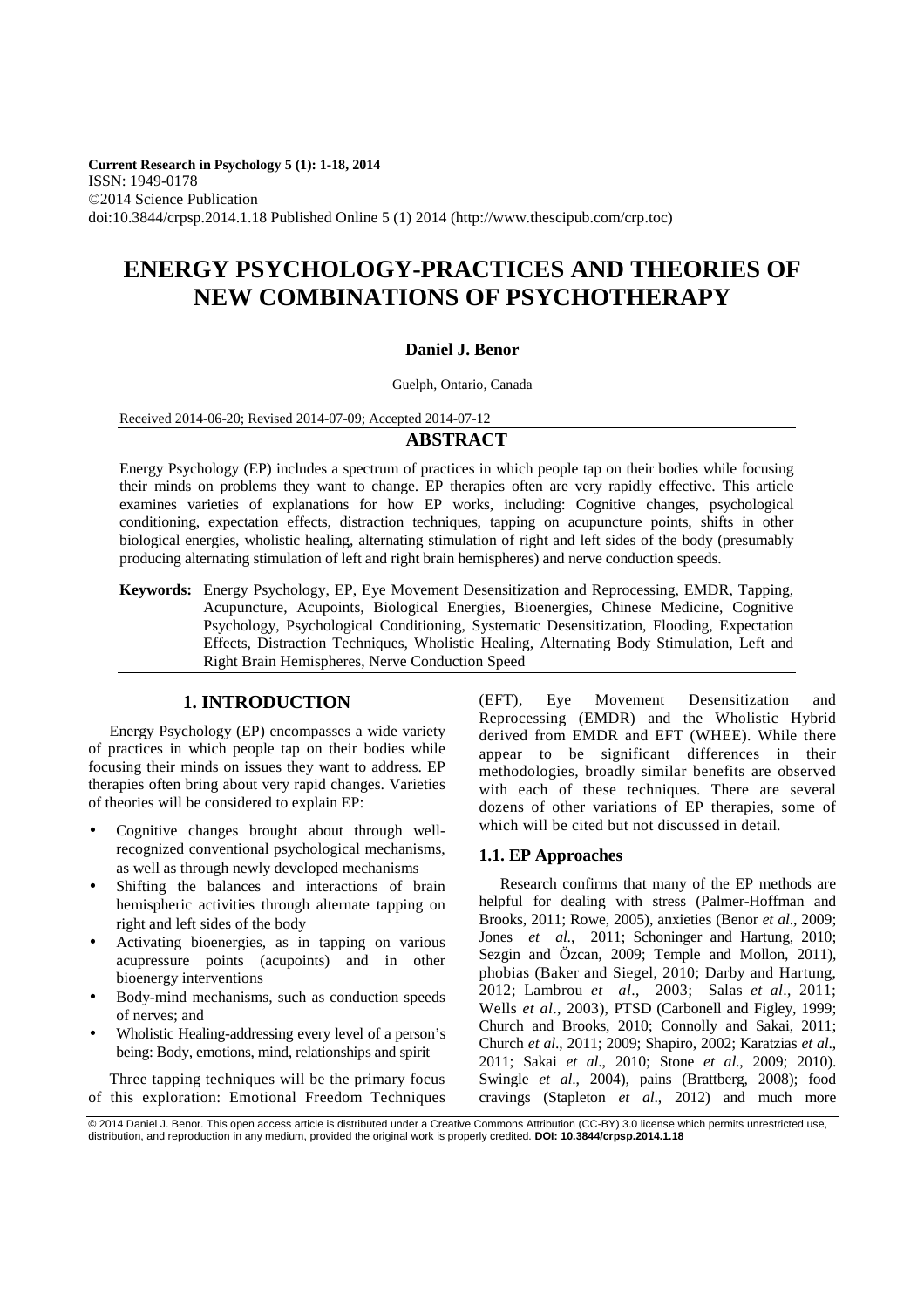(Feinstein, 2012). EP is proving particularly helpful to soldiers and civilians with PTSD (Church *et al*., 2009; 2013). Biochemical stress markers confirm effects of EP (Church *et al*., 2012a).

Many EP clients are very pleased that they are able to work on their problems and achieve substantial symptom relief through self-treatment, rather than having to wait for their next therapy session if their symptoms are triggered. They are also pleased to need fewer psychoactive medications, per the clinical experience of the author and of other EP practitioners.

#### **1.2. Emotional Freedom Techniques (EFT)**

EFT is by far the most widely used EP method (Craig, 2011), with therapists available in North America, Europe and many other parts of the world. With EFT, clients will tap on a series of acupoints, while focusing on the negative issues they wish to release. A standardized affirmation is used to neutralize the negatives (See EFT procedure details in Appendix A).

EFT practitioners may be licensed healthcare providers or may be trained solely in EP. There is certification training for EFT in the US, Canada, England, France and Australia; and TFT in the US and Japan. EFT as yet is not a licensed modality. A growing body of EFT research confirms benefits in treatment of Post Traumatic Stress Disorders (Feinstein, 2008; 2010), with modest evidence for efficacy in obsessivecompulsive disorders, a variety of other anxiety disorders, fears, phobias, depression, alcohol cravings, nicotine cravings, adjustment disorder, bereavement, tremors and chronic pain (Feinstein, 2008).

EFT is often used as a self-treatment. It is safe to use and does not produce heavy abreactions (heavy emotional releases, which are common with EMDR-per discussion below) and EFT is widely used when and as people need it. For example, EFT may be of great immediate help when a person is anxious about speaking in public, afraid of flying, is getting over the trauma of an auto accident, or stressed in any other ways.

Limitations of EFT may include inability to remember the long series of acupuncture points for tapping when people are experiencing stress or panic reactions. They may also find it embarrassing to be seen tapping on their bodies in public. The author has found that children in particular report they hesitate to use EFT in public because they get teased or bullied.

There are other varieties of EP techniques. Among these are Thought Field Therapy (TFT), the original EP approach, which has a substantial research database (Callahan and Callahan, 1996) and Tapas Acupressure Technique (TAT), with a modest research database (Fleming, 2002) and WHEE (discussed below) and several dozen other applications of self-treatment or therapist treatments involving acupuncture meridians and chakras (biological energy centers in the body) combined with affirmations (See further details in Appendix D).

In all of these methods, progress is tracked with the person's Subjective Units of Distress Scale (SUDS). The initial intensity of the issue being addressed is rated on a scale of 0-10. With every repetition of the tapping and affirmation, the subjective intensity of the issue being addressed is assessed and the procedures are repeated until the SUDS is reduced to zero. This is generally the endpoint of the intervention in EFT, TFT and many other EP methods.

There are several professional EP organizations: The Association for Comprehensive Energy Psychology (ACEP) in the US, The Canadian Association for Integrative and Energy Therapies (CAIET) in Canada, The Association for the Advancement of Meridian Therapy Techniques (AAMET) in the UK and several other organizations in Europe and Japan.

## **1.3. Eye Movement Desensitization and Reprocessing (EMDR)**

EMDR is an approach in which the patient is guided in alternately stimulating the left and right sides of the body by moving their eyes from right to left and back, while focusing their mind on their problems (Christman *et al*., 2003; Shapiro, 2001). At the same time, the mind is focused on issues the person wants to feel better about. No counteracting affirmation is used. When the intensities of negative issues are reduced to or near zero, positive cognitions and feelings are installed that replace the negative ones, with the accompaniment of the same methods for stimulating the left and right sides of the body. The EMDR protocol is very carefully defined and practitioners are strongly encouraged to precisely follow this protocol (See more details in Appendix B).

EMDR can help people address the same spectrum of problems as EFT and other EP. While many EP practitioners are also trained in EMDR and consider it very closely related to EP, the EMDR International Association (EMDRIA) and Francine Shapiro, the originator of EMDR, do not acknowledge any such relationship. It is the opinion of this author that there are indeed considerable overlaps between EP and EMDR.

You must be a licensed healthcare therapist to have training in EMDR. EMDR may produce intense emotional releases that can frighten people or even retraumatize them. For this reason it is recommended

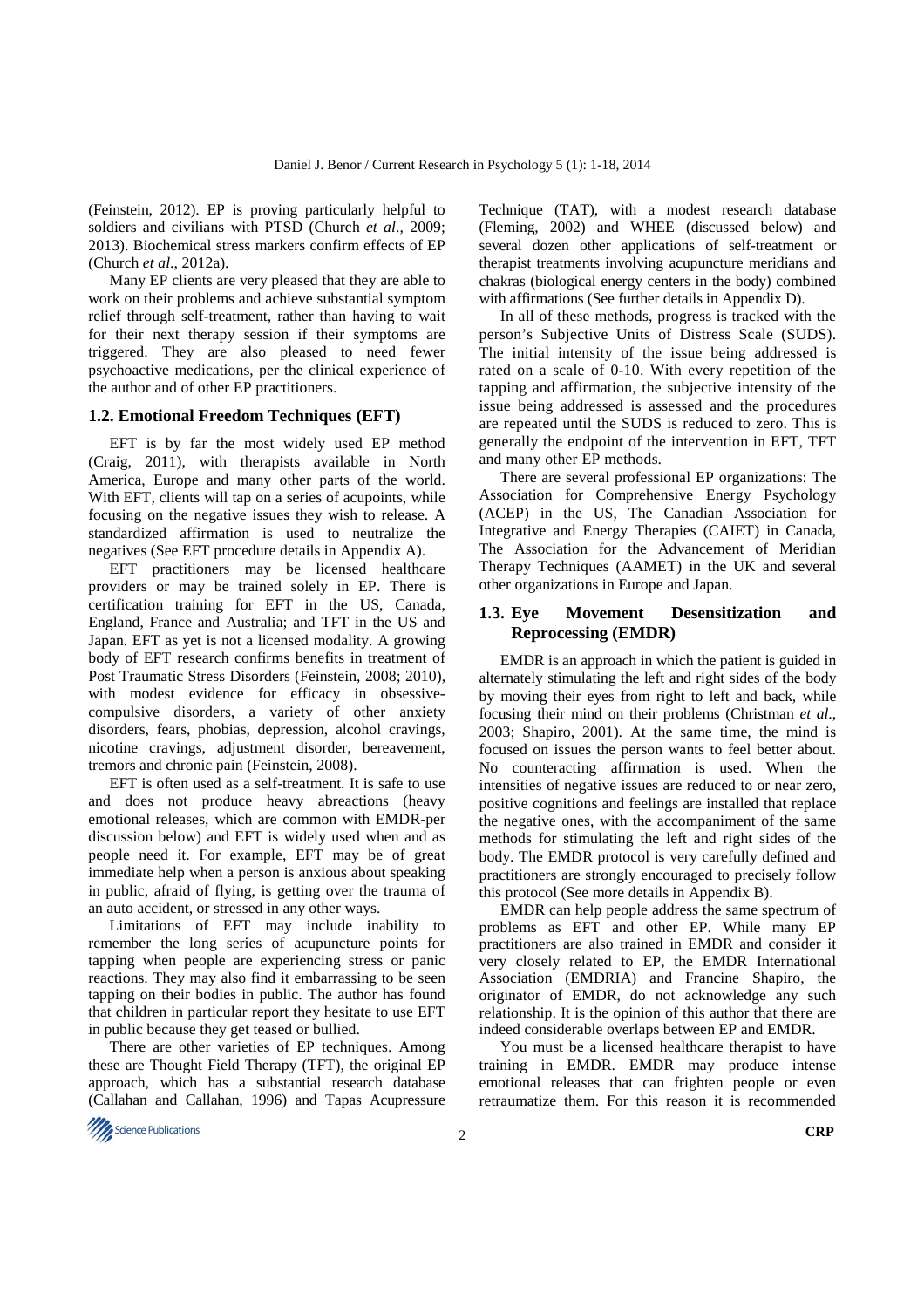that EMDR should be used only in the therapist's office. A portion of the EMDR protocol teaches patients ways to calm themselves when such emotional abreactions occur. While many EMDR practitioners continue to have patients use eye movements, others use alternating auditory stimulation or alternating tapping on the left and right sides of the body, particularly for people who have nausea or vertigo when doing eye movements. Children may also prefer tapping on their bodies rather than eye movements, often practiced as the "butterfly hug" in which the arms are held across the chest and each hand taps on the opposite bicep muscle.

EMDR has a robust body of research confirming its benefits in treatment of PTSD, with further studies confirming its efficacy in treating other stress disorders, anxieties, depression, pain, insomnia and more EMDRIA. Meta-analyses have confirmed the efficacy of EMDR (Shapiro, 2000). Meta-analyses are facilitated because EMDR has a very strict protocol for its interventions. It is now broadly acknowledged (by the American Psychiatric Association, the World Health Organization and other such professional bodies) as an effective treatment for severe stress disorders (Shapiro, 2001).

#### **1.4. Wholistic Hybrid Derived from EMDR and EFT (WHEE)**

WHEE is an EP combining elements from EFT and EMDR (Benor, 2008) and wholistic healing (Benor, 2005). WHEE is an acronym for the Wholistic Hybrid derived from EMDR and EFT. WHEE procedures involve alternately tapping on the right and left sides of the body, while focusing the mind on the negative emotions and the issues being addressed and reciting affirmations to counteract the intensity of those issues. When the intensity of the issue are reduced to zero, replacement positive statements are installed, as in EMDR.

The wholistic components of WHEE include clearing of early childhood memories related to current problematic emotions and issues; dialoguing with body symptoms; two-chair dialogues (similar to Gestalt therapy); encouraging intuitive awarenesses; addressing problematic family relationships; and accessing spiritual awarenesses and resources.

WHEE is extremely simple to learn and to use, yet very rapidly and deeply effective. Within minutes it can reduce physical and psychological pains, even when these have been present for a long time. WHEE can also reduce the intensity of fears, phobias, stress reactions and other problems and in many cases can completely eliminate them (Benor *et al*., 2009). WHEE can be used

safely anywhere and any time a person feels a need to decrease negativity and increase positivity. The simplicity of WHEE allows it to be used discretely in public, so that no one else knows a person is using it. This can be enormously helpful in dealing with anxiety disorders, phobias, anger, cravings, triggered memories and emotions of PTSD and other issues whenever and wherever they arise. WHEE has only a few studies showing its efficacy (Bair, 2006; Benor *et al*., 2009), with further research in progress.

#### **1.5. Composite Clinical Examples**

The following composite examples could have been people who used EFT, EMDR or WHEE. The clinically observed results are very similar, with the exception that with EP people can use the modality on their own, when and as they need to.

School phobia and school avoidance are usually extremely difficult to treat. School phobia is one of the truly urgent psychological problems. It is like falling off a horse. If you do not get back in the saddle or return to school immediately, it becomes increasingly difficult to do so with every day that passes. With conventional psychotherapy it may take weeks and months for a child to overcome a school phobia. It is very common to have prolonged periods of home schooling before the child is able to return to school.

'Tommy" (assumed name) is a fourteen year old boy who developed school phobia after being bullied in the schoolyard. Several counseling attempts had failed and he was unhappily resigned to home schooling, which was delayed due to difficulties in finding an available teacher. He was also at risk of having to repeat the year, as he had been out of school for two months. In desperation, his mother pursued a recommendation for an EP therapist. Tommy responded well to clearing his trauma from the bullying and anticipatory anxieties about going to school-while in the therapist's office and at home-but could not bring himself to get into his father's car to go to school. He agreed he had to go to school and his parents agreed they were willing to be coercive in getting him there. His father physically dragged him to the car and drove him to school, leading him firmly by the arm to the school door. Tommy promptly ran back to the car as soon as his arm was released from his father's grasp. An arrangement was made to have the

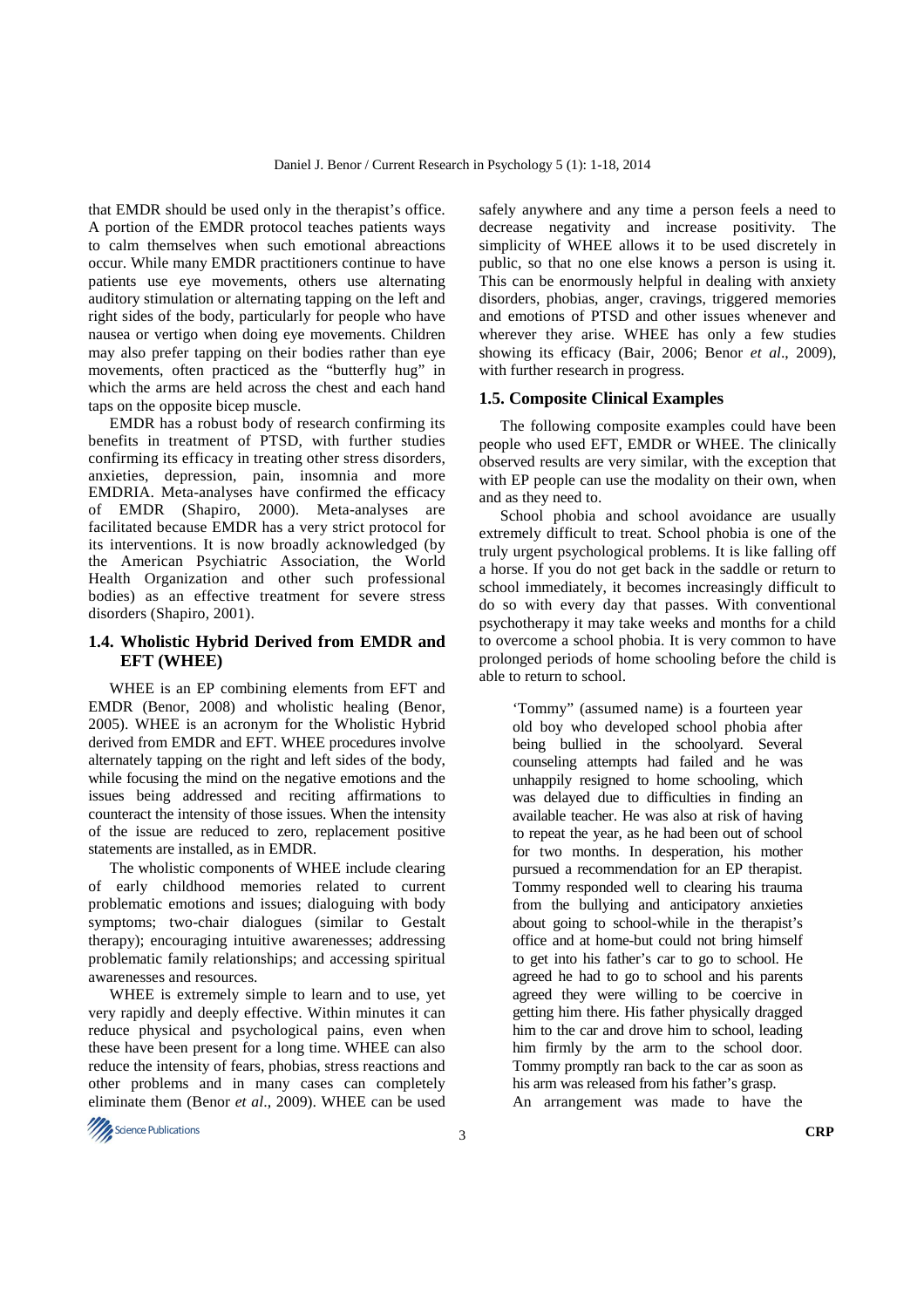Assistant Principal physically hold him while his father drove off. Despite having practiced the EP procedures on his own, under guidance of the therapist, Tommy was embarrassed to tap on himself in class, being anxious not to invite further teasing or bullying. An arrangement was made with his teacher to allow him to go to the boys' room if he waved his hand (rather than just raising his hand in a static response when asking or answering classroom questions). He would do his tapping in a toilet booth, out of sight from any of his peers. Within a week he was completely over his school avoidance and after another week he was clear of his phobias and bullying trauma.

Tommy also reported that the EP enabled him to clear his anxieties about being around bullies and for test anxieties. It was interesting that he had not mentioned the test anxieties to his therapist but was able to clear them on his own.

Tommy's return to school after just a week of EP treatment and his clearing of his bullying trauma is impressive. Test anxieties often clear very quickly, but it is to Tommy's credit that he did this on his own.

Severe emotional trauma may take many months to clear with conventional psychotherapeutic approaches. EP can help people release their trauma memories and post traumatic stress symptoms very quickly.

Betty' a 22 year-old secretary, had been gang raped after being abandoned by her boyfriend, following an angry argument with him in a rough bar. She, too, reported that her medical emergency care had been reasonable but that none of the long series of medications she was given were of any help, starting with the psychiatrist at the emergency room and then by her family doctor and another psychiatrist. She was groggy, couldn't think clearly enough to hold onto any of several jobs and was waking frequently with horrible nightmares of being attacked by people, animals or frightening monsters.

Her parents provided enormous support, allowing her to live in the basement of their small home. Her welcome was wearing thin, however, because of her drinking, smoking, depression, irritability and shorttemperedness, on top of her being unable to hold a job for more than a day or two.

Under her parents' urgings, she sought counseling. Cognitive Behavioral Therapy (CBT) helped her see and understand what was happening to her, but did not clear her trauma memories or problematic behaviors and she abandoned this counseling after six frustrating months.

Two years later, with no change in her condition, her friend, Donna, recommended an EP therapist who had helped Betty quickly overcome fears of driving following a serious auto accident. Though skeptical, Betty made an appointment. She was pleased and greatly relieved to experience immediate benefits from the first session. She was particularly grateful to be able to use EP on her own whenever she was anxious or triggered. In two months she was clear of her trauma, able to hold down a job and looking forward to finding a place of her own to live.

An interesting aspect of her therapy was the unearthing of traumatic memories and emotions from having been molested by an uncle in her early teen years. She had never told anyone about this before and had completely shut it out of her mind. Her earlier memories and feelings also cleared rapidly with the help of EP.

EP is outstanding in helping people clear their post traumatic stress problems. Quite often these people have also suffered earlier traumas that have never been addressed or cleared.

These sorts of very rapid improvements are the expected norm with EP, even with people who were severely traumatized and had not responded to various other therapies over long periods of time.

#### **1.6. Explanations for the Efficacy of EP**

The mechanisms of action of EP have yet to be clearly and firmly established. A variety of possibilities can be postulated, some with a fair amount of research evidence to support them.

Several aspects of EP have been proposed as possible mechanisms for their effectiveness:

- The focusing statements and counteracting affirmations are the necessary and essential aspects of EP interventions
- Tapping on acupoints are the primary procedure that produce the beneficial effects

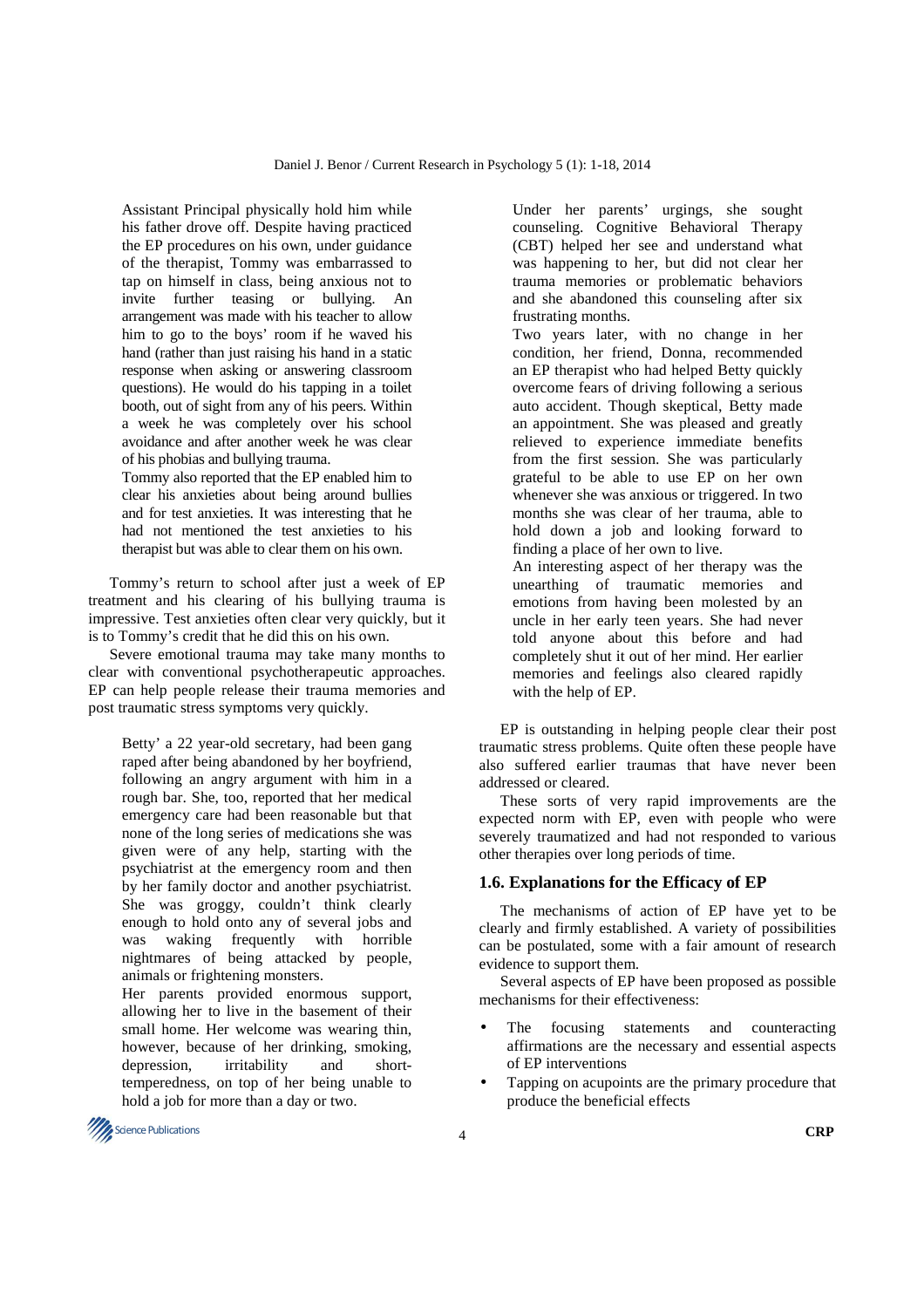- Right and left stimulation of the body is the essential intervention in bringing about the rapid changes that are observed
- Other possible mechanisms may explain the observed effects

## **1.7. Cognitive Changes as the Effective Agent for Change in EP**

### **1.7.1. Paired Negative and Positive Cognitions Used in EP**

Extinctions of negative emotions and cognitions and enhancements of positive ones are addressed in EP along with the tapping. The prevalent procedure in the majority of EP interventions is to state the problem that a person wishes to deal with, followed by a positive, counteracting statement (per the formal procedures in Appendix A-C).

Here are some samples of paired EP format cognitions:

For a fear of heights: "Even though I'm afraid of heights, I still love and accept myself, wholly and completely."

For exam anxiety: "Even though I'm terrified of failing my exams, despite having studied sufficiently to know the materials well outside of the exam room and remember how my father was always critical of me, no matter how well I did as a child, I still remember my grandmother always comforting and reassuring me I'd be ok."

For trauma: "Even though I shudder when I think of seeing that child thrown from the car in that crash (adding salient details) and have nightmares about it, I know that God loves and protects me and that the child's angels are there to guide him on his path."

The positive, counteracting affirmation neutralizes the negative issues that people want to change. This pairing of positives that counteract and neutralize negatives has been very well studied.

#### **1.8. Pairings of Positive and Negative Cognitions in Conventional Psychology**

Systematic desensitization (also called reciprocal inhibition) is a well-accepted form of behavior modification therapy, widely practiced by conventional psychotherapists since the 1950's. Extensive research confirms that the pairing of positive and negative thoughts and feelings leads to a decrease in the intensity of the negative issues (Goldfried, 1971; Kazdin and Wilcoxon, 1976; Wolpe, 1969).

For systematic desensitization of focal issues, people with problems such as fears, phobias and trauma residues are guided in therapy sessions to focus on positive imagery, thoughts and feelings. They practice these positives until they fell they can readily bring them to consciousness on demand. They then switch to focusing upon the negativity they want to address until they experience it with some intensity. At the point that they feel the negatives are moderately uncomfortable, they switch to evoking the positive cognitions and feelings. By repeating this process of pairing positives with negatives a number of times, the negativity gradually decreases until it is entirely dissipated.

In more global uses of systematic desensitization, a person writes down a comprehensive list of their anxieties, fears, angers or other negative feelings about a given focus. They rank the intensity of each one from the mildest to the most severe. Then they start eliminating the negativity of the least intense and work their way up to cancelling the intensity of the worst on their list. Systematic desensitization is one of the tools of today's CBT.

The author used this approach in his private psychotherapy practice in the 1970's and 1980's. Although it is rather slow, it is highly effective. It helped people release fears and phobias of animals, flying, confined spaces (claustrophobia), difficulties in relationships and other anxieties. Mild to moderate trauma memories responded fairly well too, but severe trauma memories were very often resistant to such approaches.

Exposure therapy, developed by Joseph Wolpe (1969), invites people to practice relaxation while being exposed in graduated steps to whatever they are afraid of. A person who is frightened of dogs would be exposed to a dog who is held securely at the far end of a long hall. He would practice relaxing until he was no longer anxious. The dog would be brought gradually closer and closer, with the person practicing relaxation at each interval until he could have the dog right next to him and even pet the dog without anxiety.

Flooding is a similar approach, in which people are subjected to prolonged exposures to stimuli that resemble as closely as possible the most intense issues in their original trauma. Thomas Stampfl developed a variant of flooding that is called implosion therapy for treating phobias (Leitenberg, 1990). These methods are commonly used today in efforts to aid emergency services personnel, soldiers and civilians who have PTSD. In some cases this can effectively reduce the trauma responses associated with gruesome memories of auto accidents, burns, civilian and battlefield violence and other such horrible experiences. However, flooding techniques may make people feel worse rather than better and may retraumatize them (Pitman *et al*., 1991).

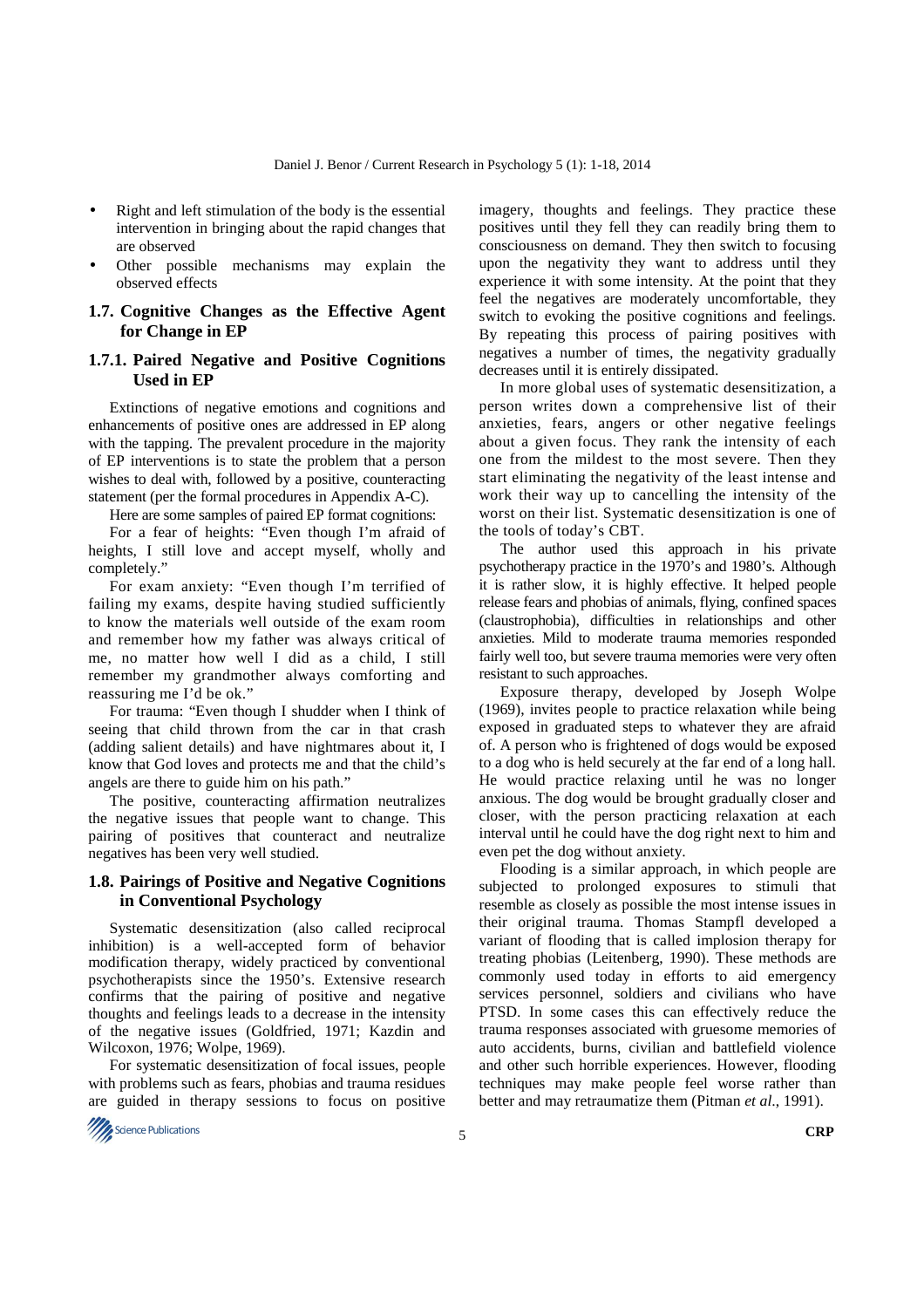Non-specific neutralizations of negatives with systematic desensitization are an integral and important aspect of most therapies. In a general manner, the pairing of negative issues with the calming effects of the therapy situation (quiet room, empathetic therapist, general suggestions and expectations of benefits) may contribute to the neutralization of negative thoughts and feelings by pairing them with non-specific positive cognitions and feelings. These are also labeled 'expectation effects.'

## **1.9. Pairings of Positive and Negative Cognitionss in Complementary/ Alternative Therapies**

Neurolinguistic Programming (NLP) employs what is assumed to be a bioenergy approach that works on the same principles of positives cancelling negatives.

People are instructed to press with one finger on a part of their body (e.g., on their thigh, where their hand is resting) while holding in their awareness a memory of a negative experience with negative feelings attached to it. They assess the intensity of the negative cognitions. They hold the pressure for 15-30 sec. Upon releasing the pressure, they carefully leave their hand resting in exactly the same position so that they can again press with the same finger on exactly the same spot. After releasing their finger pressure they deliberately release their focus on their negative cognitions.

Next, they press with one finger of their other hand on another part of their body (commonly on the other thigh), while focusing on positive thoughts and feelings. After releasing their finger pressure they deliberately release their focus on their positive cognitions.

Without holding any mental focus, they simultaneously press each finger again on the same spot as they did earlier, holding the pressure of both fingers for 15-30 sec and then release the pressure.

They again assess the intensity of the negative cognitions.

In most cases, the intensity of the negative cognitions is significantly decreased. This process is called *discharging* or *collapsing anchors.* 

NLP also demonstrates that the same effect of positives neutralizing negatives can be achieved through an imagery exercise. People can visualize that they are holding an energetic bubble in one hand that contains negative cognitions and a bubble in the other hand with positive cognitions. Bringing the two hands together and visualizing that the bubbles coalesce with each other, the positives neutralize the negatives.

Any or all of the following may explain these results: The anchoring through touch and/or the bubble imagery is simply a mental construct that facilitates

visualizations of merging positive and negative cognitions in what is essentially a systematic desensitization exercise.

A psychophysiological conditioned response is established when a portion of the body is touched while the mind is focused on specific cognitions. Pressing simultaneously on two points, one of which has been conditioned to a positive and the other to a negative cognition will lead to the positive cancelling the negative, as in systematic desensitization.

Thoughts and emotions are assumed either to project bioenergetic fields from the body in general and the nervous system in particular, or to represent bioenergetic constructs that manifest into the body and brain from spirit (which is the primary source of consciousness that is tuned in by the nervous system). In either case, a bioenergetic imprint of cognitions may be anchored at the point of finger pressure on the body. When a positive anchor is activated at the same time as a negative anchor is activated, the positive bioenergies neutralize the negative ones.

The efficacy of the bubble imagery procedure may also be explained as an energetic neutralization of the projected positive and negative bioenergies that are created through visualizations of the bubbles.

#### **1.10. Pendulations: Alternating Body Stimulations and Rhythmic Alternations of Attention**

Levine (2010), who developed the psychotherapeutic method of Somatic Experiencing, coined the term 'pendulations,' which is a most helpful concept in understanding one of the aspects of releasing physical and psychological trauma.

Levine (2010) observes that repetitive, alternating focus of attention may contribute to healing.

In general, focusing inward and becoming curious about one's inner sensations allows people to experience a subtle inner shift, a slight contraction, vibration, tingling, relaxation and sense of openness. I have named this shift from the feelings of dread, rage or whatever one likes to avoid toward "befriending" one's internal sensations *pendulation*, the *intrinsic rhythm* pulsing between the experienced polarities of contraction and expansion/openness (Step 3 in Chapter 5). Once people learn to access this rhythmic flow within, "infinite" emotional pain begins to feel manageable and finite. This allows their attitude to shift from dread and helplessness to

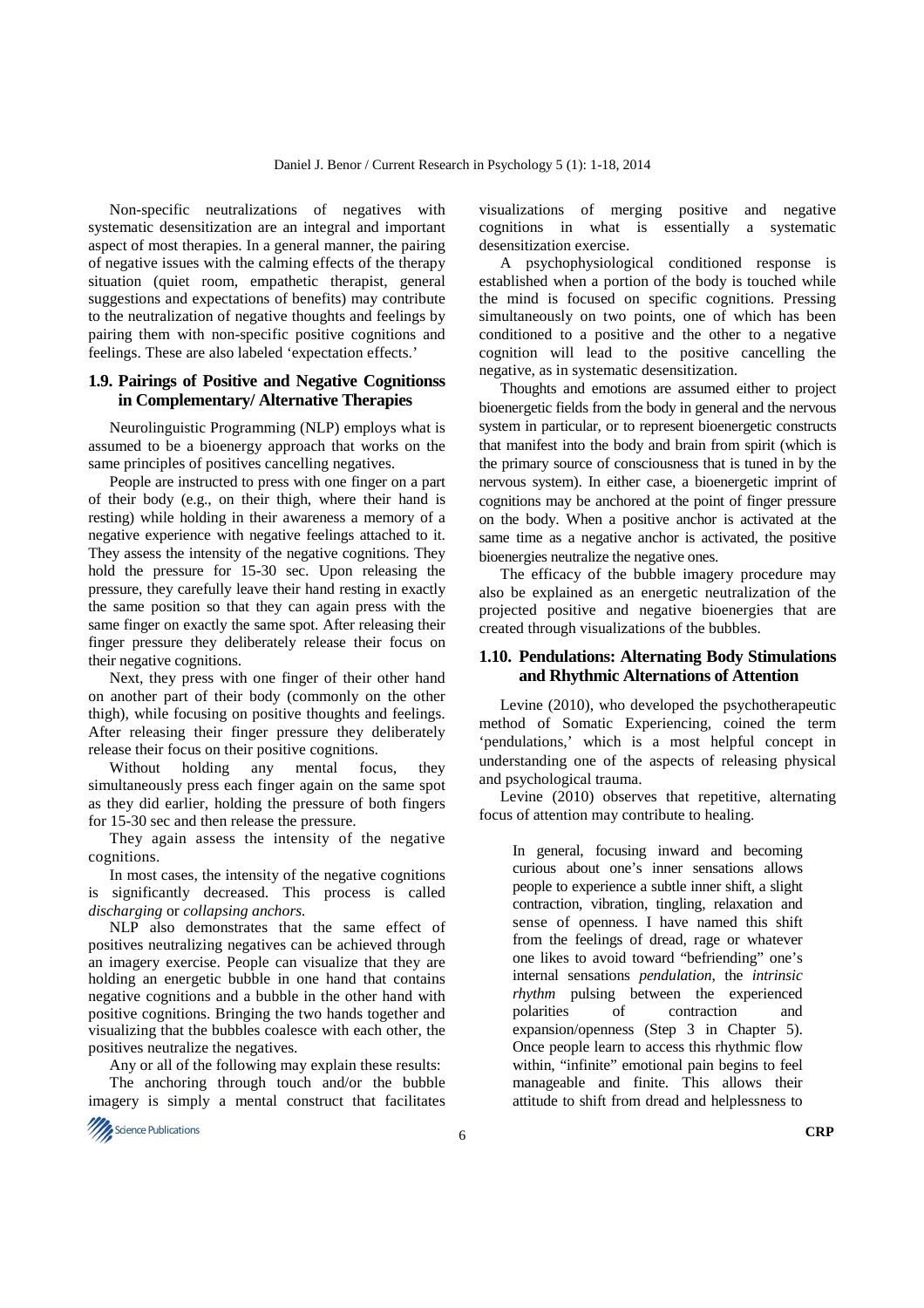curiosity and exploration (p: 351)

Pendulations may, in fact, be a variation on the methods of pairings of positives and negatives. Alternatively, they may also represent a distraction technique.

Levine's observations on pendulations are an interesting parallel with WHEE and EMDR, in which there are repetitive, rapid physical pendulations with stimulation of right and left sides of the body (and brain hemispheres), as well as slower, cognitive pendulations between focus on problematic issues and counteracting affirmations. EFT includes simultaneous R/L physical stimulation and slower, cognitive pendulations between focus on problematic issues and counteracting affirmations. There may be one or more common denominators within these methods.

#### **1.11. Giving Oneself Permission to Change**

Simply agreeing to allow oneself to change has been developed into a systematic therapy*.* STA (2014) can be an even faster approach than EP. This involves simply asking people whether they are prepared to let go of their problems and then inviting them to do so. A structured series of questions is used. This method is trademarked by the Sedona Method instructors. The author finds that adults and older children respond better than younger children to this approach. This would be a more focused example of an expectation effect and similar to the acceptance therapies.

#### **1.12. Distraction Techniques**

CBT may include varieties of distraction techniques. Some CBT therapists have suggested that "pleasant imagery, counting methods and use of a focal point help patients learn to divert attention away from severe pain episodes" (Keefe, 1996). Research confirms distraction can be an effective strategy for dealing with pain (Miller *et al*., 1992; Vessey *et al*., 1994); stress (Mills *et al*., 2008); moodiness (Dombeck and Wells-Moran, 1995); and more.

Distraction through tapping may contribute to the efficacy of EP. Pairing of negative issues with the calming environment of the therapy situation may again be one of the effective factors in distraction therapies.

Any or all of the above helpful pairings of negatives with positives may contribute to the positive effects observed in EP.

### **1.13. Relevance of Cognitive Changes to EP**

There are several parts of the protocols common to

Science Publications **CRP** 

many EP modalities that fit the model of systematic desensitization:

- Affirmations protocols in which the problem is stated, followed by a counteracting affirmation
- The process of repeatedly assessing the levels of intensity of the SUDS and observing that the levels of negativity are decreasing provides feedback and reinforcement of confidence in the efficacy of the EP procedures
- Users of EP find that confidence is built up in the efficacy of EP when successful eliminations of problems are repeatedly experienced with EP. This reinforces the efficacy of further uses of EP. ('metapositive' effects)

Considering the evidence for the efficacy of cognitive changes in bringing about therapeutic changes, it is reasonable to postulate that the affirmations used in many EP modalities, plus other, non-specific positive clinical factors, may be effective in neutralizing the negatives. Similarly, pairing very strong positive cognitions and feelings with replacement positives may strengthen the replacement positives.

Explanations proposed by practitioners for the efficacy of EFT, TFT and related therapies generally have not delved to any great extent into the contributions of the EP procedural cognitive interventions to the observed outcomes. In EMDR there have been discussions on this topic, with various suggestions that are clearly relevant to many of the EP approaches.

EMDR may be a form of exposure therapy (Lee *et al*., 2006). It could be that the repetitions of focusing statements leads to extinction of the negative focus.

Shapiro (2002) suggests that shifting repeatedly from disturbing issues to new cognitions and feelings may build confidence in one's ability to let go of the negatives. In the language of WHEE, this builds a metapositive belief that successful releases of negativity will occur. Such positive beliefs facilitate releases of negativity. It appears from these observations that EMDR may be a variant of systematic desensitization.

It would be difficult, however, to assert that it is only the pairing of the negatives with positives that explains the positive results of EMDR. While the factor of repetitions as exposure therapy might contribute a further modest measure of improvement, the progress made by people using EMDR and WHEE is reliably very much faster and deeper than those therapies using exposure therapy or any of its related variants alone, without some form of tapping.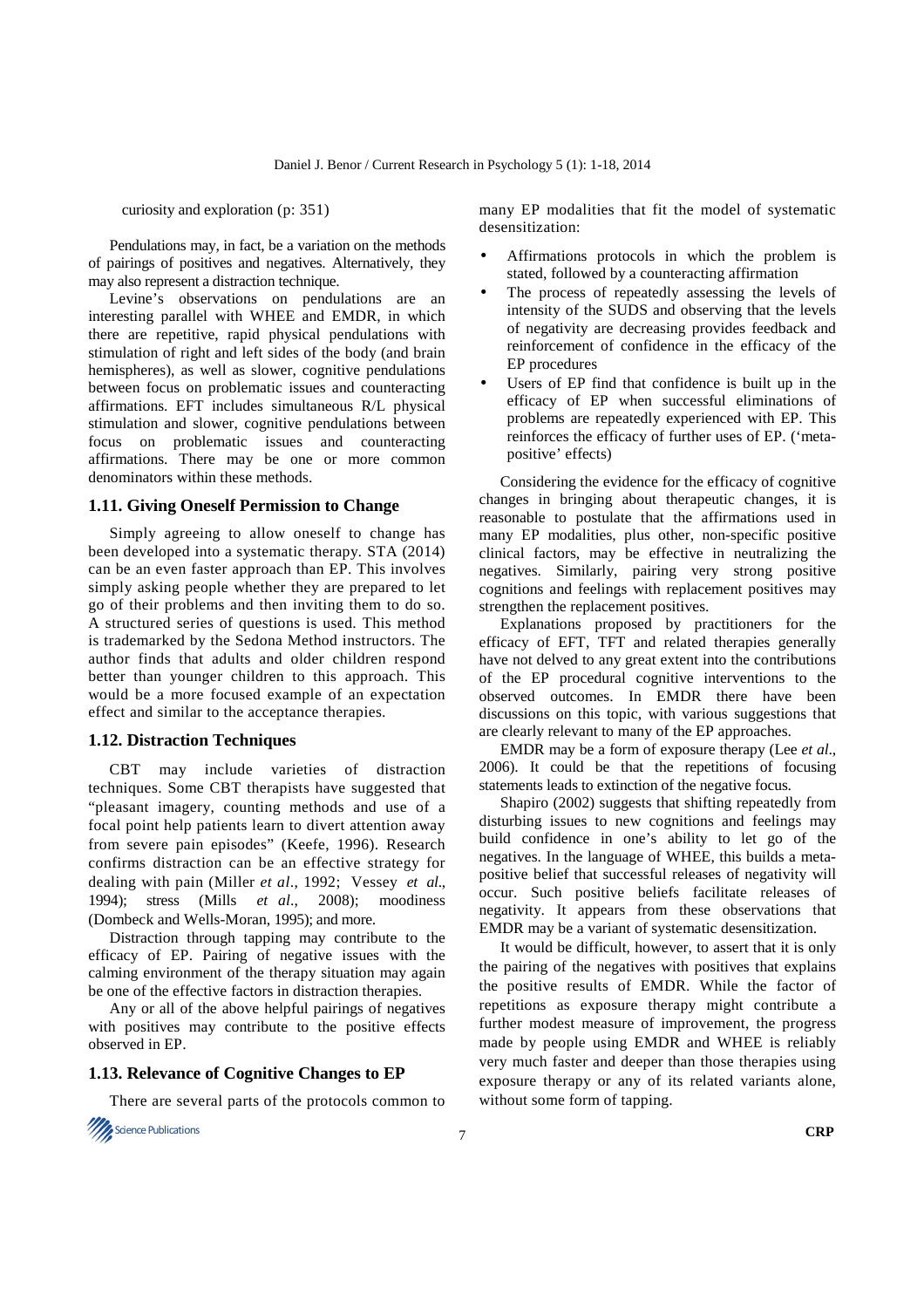An Adaptive Information Processing (AIP) model is suggested by Francine Shapiro (2002):

[This] model (Shapiro, 2001) guides EMDR treatment. This theory posits that many disorders are based, at least in part, on the inadequate processing of information related to distressing experiences. It is proposed that this information is stored, with the emotions and physical sensations, in a state-dependent fashion. Essentially the memory becomes isolated, without adequate integration with semantic knowledge or assimilation into other memory networks.

During effective treatment, traumatic material is linked to more adaptive material and new associations are made, resulting in complete information processing and adaptive resolution. What is useful is learned, stored with appropriate emotion and is able to effectively guide one in the future. What is useless (such as high arousal, disturbing emotions, irrational beliefs, sensations) is discarded.

In practice, EMDR is a structured integrated approach, synthesizing elements of many other effective psychotherapies such as psychodynamic, cognitive-behavioral, personcentered, body-based and interactional therapies... The integration of these orientations provides a unique set of procedures and protocols.

#### **1.14. Bioenergies Healing**

#### **1.14.1. Acupuncture Point (Acupoint) Stimulation**

Many EP practitioners are of the opinion that it is the tapping on acupoints which is the principal effective mechanism in achieving the observed rapid and deep effects. This is by far the most popular theory in the EP community. In some EP circles the term Meridian Based Therapies (MBT) is used to label these modalities. Meridians are bioenergy lines that connect series of acupoints, running from the extremities through the trunk and to the head (Chang, 1976; Manaka and Urquhart, 1980; Mole, 1992; NIHCP, 1997; Pomeranz and Stux, 1989).

There is a wealth of clinical data gathered over several thousands of years from acupuncture practitioners on the effectiveness of using various forms of stimulation on acupoints. Common traditional methods for this stimulation include

needles, pressure using sticks or other probes and finger pressure ((acupressure). Newer ones include electrical and laser stimulation.

Awareness about acupuncture was greatly stimulated in the west by the testimonial of James Reston, a well known New York Times reporter, who had an appendectomy while on assignment in China in 1971 (Reston, 1971). The sole anesthesia used was acupuncture and he reported no pain and very rapid postoperative recovery. His rapid recovery was quite remarkable at that time because the anesthetics used in the west in those days often left people groggy for several days.

Very complex and detailed relationships have been described between functions of the acupoints-both individually and in various combinations- and functions of the organs and physiological systems of the body, emotions, mind, environment and spirit. These bear little relationship to modern western understandings and explanations for health and illness.

Western science and medicine have been skeptical about the very existence of acupuncture points and meridians. However, in recent decades electrical resistance at these points has been shown in some studies to differ from the skin resistance where there are no points (Prokhorov *et al*., 2006). However, critical reviews point out weaknesses in these studies and recommend further explorations (Ahn *et al*., 2008). Experienced, sensitive acupuncture practitioners report they are able to identify acupressure points by finger touch.

Western style clinical research confirms that acupuncture may be beneficial for several problems. "General international agreement has emerged that acupuncture appears to be effective for postoperative dental pain, postoperative nausea and vomiting and chemotherapy-related nausea and vomiting. For migraine, low-back pain and Temporomandibular (TMJ) disorders the results are considered positive by some and difficult to interpret by others. For a number of conditions such as fibromyalgia, osteoarthritis of the knee and tennis elbow the evidence is considered promising, but more and better quality research is needed" (Birch *et al*., 2004). Further studies have shown that acupuncture enhances recovery of neuromuscular functions following strokes (Johansson *et al*., 1993; Kjendahl *et al*., 1997; Naeser *et al*., 1992; Weizian *et al*., 1987) but others did not confirm this.

#### **1.15. Eastern Explanations of the Mechanisms for Efficacy of Acupuncture**

Eastern explanations of the mechanisms for efficacy of acupuncture involve totally different understandings

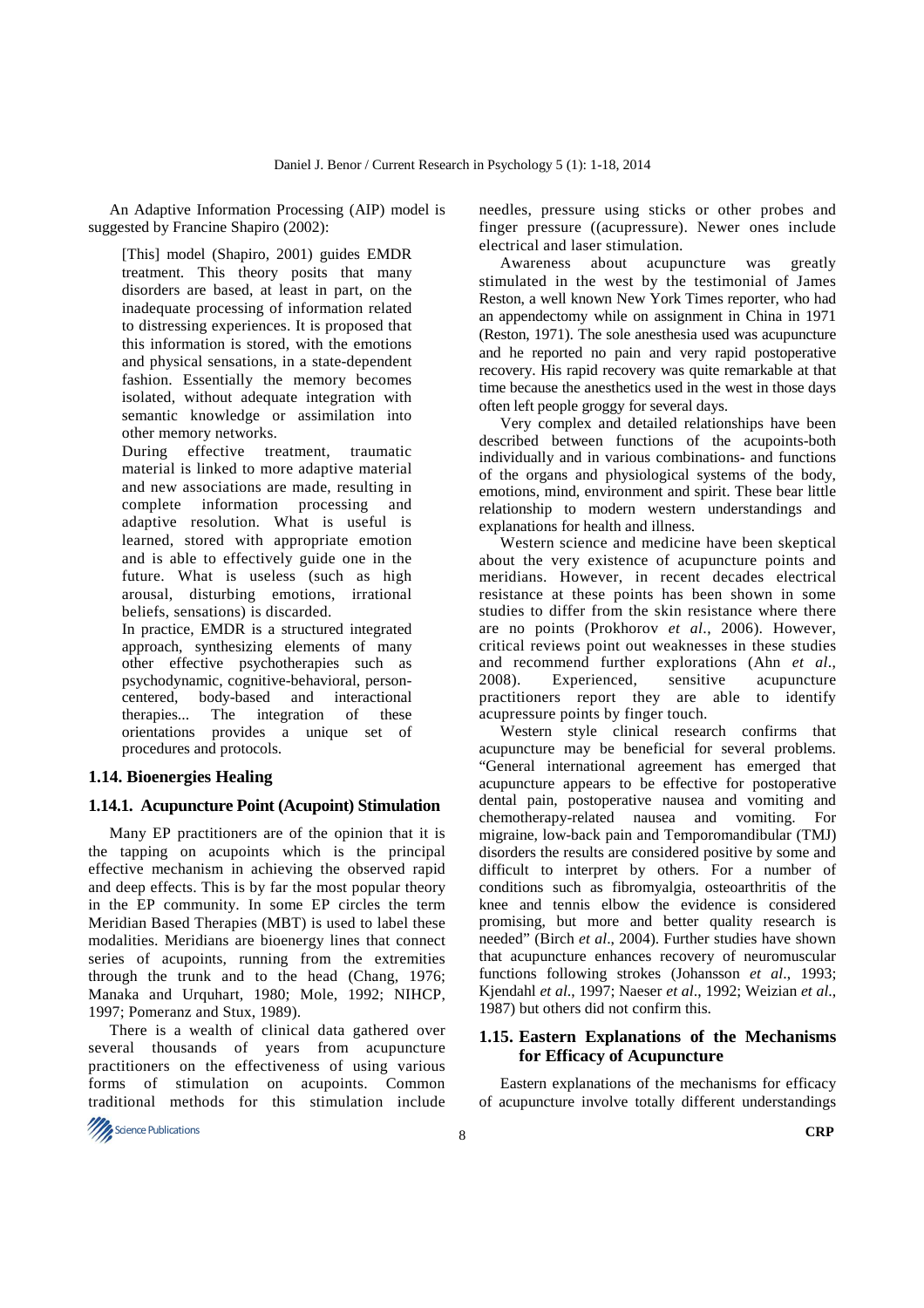of physiology, health and illness. Kaptchuk (1984) provides an excellent discussion on aspects of health and illness that allopathic medicine seems helpless to treat, but which respond well to Traditional Chinese Medicine (acupuncture, herbal therapies, qigong, Fung Shui and Chinese cosmology). He also expands on Chinese views of health and illness.

For instance, the Chinese do not ask what causes a particular illness. They ask, "Which patterns within the individual and his environment are in harmony and which are in conflict?" Therapy is not aimed at correcting symptoms so much as at bringing the person to greater harmony with the cosmos.

The Chinese description of reality does not penetrate to a truth, it can only be a poetic description of a truth that cannot be grasped. The Heart, Lung and Kidneys… are not a physical heart, lung or kidneys; instead they are personae in a descriptive drama of health and illness. For the Chinese, this description of the eternal process of Yin and Yang is the only way to try to explain either the workings of the universe or the workings of the human body and it is enough, because the process is all there is; no underlying truth is ever within reach. The truth is immanent in everything and is the process itself.

The fact that western research confirms any effects of acupuncture is to some extent remarkable. Putting acupuncture to tests that are not designed to take into consideration the theories and cosmology associated with Chinese medicine is highly unfair and prejudicial, placing acupuncture at a serious disadvantage in demonstrating its efficacy. In Traditional Chinese Medicine (TCM), the uses of acupuncture are only a part of a much more comprehensive approach to health and illness. TCM often includes a rebalancing of bioenergies, adjustments of diet, herbal remedies and all of these within a cosmology that views the individual being treated as a part of the balance of aspects of the world such as *yin* (feminine) and *yang* (masculine) and five essential elements that are aspects of every living being (wood, fire, earth, metal and water).

#### **1.16. Theories Explaining How Acupressure Works in EP**

Eastern theories surrounding acupuncture assume there are bioenergies (called *qi, ki, chi*) that infuse,



activate and guide the functions of the physical body. There are higher concentrations of these energies at acupuncture points. Stimulation of these points by needling or blunt pressure enables therapists to regulate increases or decreases of flows and to release blocks to the flows of these energies. In addressing symptoms and illnesses, the entire biological energy (bioenergy) system is harmonized rather than focusing only on the body parts or organs associated with the presenting symptoms. Thus, regulating the bioenergies of the person enables a harmonizing of their body, emotions, mind, relationships and spirit. Treatments harmonize the person with the rest of the world.

Western science assumes that stimulation of acupuncture points produces bioelectrical responses in various parts of the body, particularly in the brain. Early research suggests possible ways in which acupoint stimulations may bring about beneficial effects observed in EP. In a literature review, Lane (2009) notes:

Recent research indicates that manual stimulation of acupuncture points produces opioids, serotonin and Gamma-Amino Butyric Acid (GABA) and regulates cortisol. These neurochemical changes reduce pain, slow the heart rate, decrease anxiety, shut off the fight/flight/freeze response, regulate the autonomic nervous system and create a sense of calm. This relaxation response reciprocally inhibits anxiety and creates a rapid desensitization to traumatic stimuli.

Feinstein (2012) observes that acupoint stimulation has been shown to alter neurochemicals (Ruden, 2005); brainwaves (Diepold and Goldstein, 2009; Lambrou *et al*., 2003; Swingle *et al*., 2004); and blood cortisol levels, which are indicators of stress (Church *et al*., 2012b). The mechanisms of action and significance of these changes have yet to be fully explored and explained. These changes are suggestive of possible pathways to alterations in brain and body functions that produce healing effects.

Feinstein (2012) also suggests that brain imaging findings may explain how tapping on acupoints can reduce the intensity of negativity. Brain scans demonstrate that needle stimulation of acupoints can reduce activity in areas associated with fear, such as the amygdala and hippocampus (Hui *et al*., 2000) and also in the limbic-paralimbic-neocortical areas (Fang *et al*., 2009). Feinstein (2012) suggests that in EP the focusing of the mind on an anxiety-producing issue will activate the amygdala. When acupoints are stimulated, they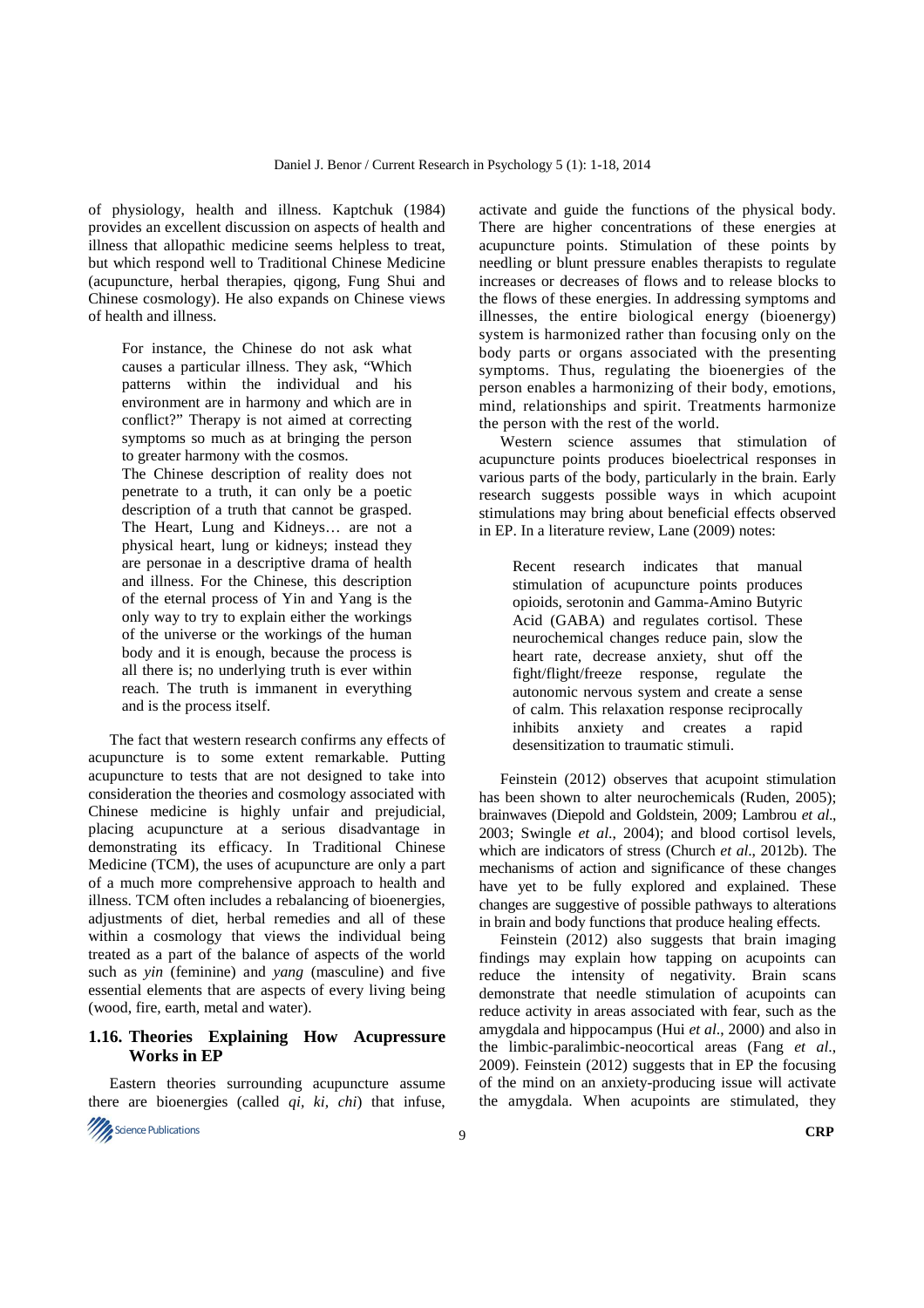deactivate the amygdala. Repeating this process can lead to a learned or conditioned response of lessened reactions to the anxieties that are activated by the mental focus on the problem. The hippocampus stores the new memories of lessened anxieties and improvements in the stress situations that are experienced, creating new habits of responses.

### **1.17. Bioenergy Healing Therapies**

In acupuncture there is an overlap with bioenergy healing therapies such as Therapeutic Touch, Healing Touch, Reiki, spiritual healing and related approaches (which I'll refer to as 'healer interventions' in the discussion below). Practitioners' bioenergies are directed through light touch and/or mental intent to bring about healings. Research confirms these healer interventions can reduce anxieties, pains and other problems without affirmations and without engaging the acupuncture meridian system. Research also confirms effects of healer interventions on animals, plants, bacteria, yeasts, cells in laboratory culture enzymes and more (Benor, 2002; 2009; 2013).

Some EP practitioners are also trained in healer interventions. The consensus among these practitioners is that bioenergy interventions can enhance EP interventions. In fact, it may be that acupoint tapping is just a special case of bioenergy healing, focused on stimulating acupuncture points and meridians rather than on shifting the bioenergies of the person as a whole. Conversely, it may be that introducing bioenergies via acupoints is more potently effective.

In summary, it is held by many EP practitioners that acupoint stimulation is the essential intervention producing the observed benefits. The fact that TAT in general and some TFT practitioners obtain excellent results with stimulation of particular points but without using counteracting affirmations would be the clearest evidence lending support to this theory. The fact that healer interventions appear to enhance EP acupoint treatments further supports a belief that tapping on acupoints may be the effective component in EP. It could be postulated as well that healer interventions act upon the acupuncture meridian system even when no direct intent is held by the healer to do so. However, the opposite may also be the case. The fact that healer interventions may be beneficial when addressed to the person as a whole, without focus on acupressure points, might be an indication that the acupressure points are not crucial to the intervention.

## **1.18. Alternating Stimulation of the Right and Left Sides of the Body as the Mechanism for Change with Tapping Interventions**

Alternating right and left stimulation of the body produces releases of negative thoughts, memories and feelings and enhances the installation of positive ones in EMDR (Gunter and Brodner, 2008; Lee and Drummond, 2008). Extensive research (Shapiro, 2000) and clinical reports from EMDR (Shapiro, 2001) and WHEE (Benor *et al*., 2009) confirm this approach is highly effective.

The R-L stimulation of the body is presumably effective through L-R stimulation of the brain. Various forms of alternating R-L stimulation produce the same effects:

- Eye movements
- Auditory stimulation
- Tactile stimulation of any area of the body, from head to toes

In EMDR, alternating Right and Left (R-L) stimulation is used without affirmations. There is no theory with solid research evidence to explain how alternating right and left stimulation of the body produces these releases. The following discussion considers various possibilities.

## **1.9. EMDR-Based Theories Propose it is Effective Through Stimulation of Particular Brain Structures**

Clinical observations and research with EMDR demonstrate that alternating R-L stimulation alone (with a focusing statement but without counteracting affirmations) produces emotional releases of trauma. Not only is the intensity of the trauma reduced by the tapping, but memories also surface to consciousness about aspects of the trauma that had been buried previously outside of conscious awareness.

Early research suggests there may be responses in the frontal lobes that account for the effectiveness of Eye Movements (EMs) in EMDR. Per notes on the EMDRIA website:

Specifically, the EM manipulation used in the present study, reported previously to facilitate episodic memory, resulted in decreased interhemispheric EEG coherence in anterior prefrontal cortex. Because the gamma band includes the 40 Hz wave that may indicate the active binding of information during the

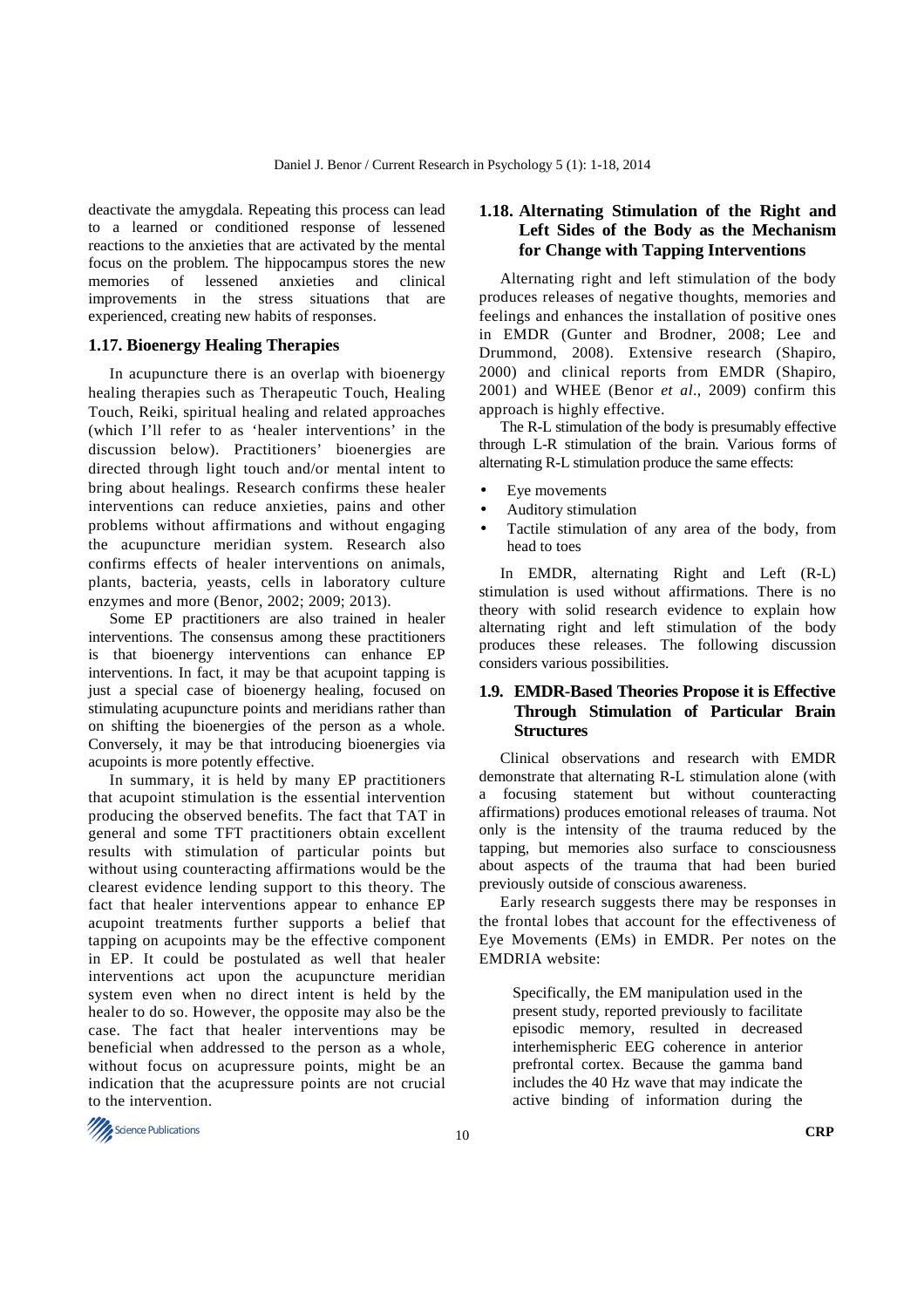consolidation of long-term memory storage (Cahn and Polich, 2011), it is particularly notable that the changes in coherence we found are in this band. With regard to PTSD symptoms, it may be that by changing interhemispheric coherence in frontal areas, the EMs used in EMDR foster consolidation of traumatic memories, thereby decreasing the memory intrusions fund in this disorder" (Propper *et al*., 2007)

## **1.20. WHEE-Based Theories Propose it is Effective Through Right and Left Hemispheric Stimulation**

WHEE practitioners and users regularly report very rapid and deep releases of physical and psychological problems of all sorts. Multiple mechanisms appear to contribute to the observed benefits.

The evidence from conventional psychological research strongly suggests that the neutralization of negatives through pairing them with positives is an essential mechanism explaining how WHEE and other EP. It is quite likely that this mechanism also contributes to the efficacy of EMDR, with non-specific positive aspects of the therapy situation constituting the counteracting positive reinforcement.

In addition, both the alternate right and left stimulation of the body (by whatever method) and the tapping on acupoints enhance these processes.

Right and left stimulation of the body is broadly presumed to be effective through alternating activation of particular portions the left and right hemispheres of the brain. While specific brain areas that are essential for these effects have not as yet been verified, it may also be that global stimulation of the R and L brain hemispheres may be the effective mechanism for change.

The Left Hemisphere (LH) abstracts what is perceived by the senses and by RH into cognitive representations of the external world. LH organizes perceptions into recognized patterns. LH functions tend to be more within conscious awareness. LH modes of conceptualizing the world are very familiar in western society, where they are strongly emphasized in educational institutions and reductionistic research.

The Right Hemisphere (RH) processes external awarenesses of the world that are more general, gestaltic and more closely identical to the outer world. RH mediates internal awarenesses and processing of emotions and empathy with others in the outside world. Much of the awareness people have through their RH

involves perceptions and experiences that are unconscious. The degree to which they are outside of conscious awareness varies in different people.

In general, these differences in predominance of RH and LH expressions appear to be broadly correlated with overall personality preferences, as described by Jung (1981). Jung proposed a continuum of polarities from thinking to feeling as personality traits. But even in those who are relatively more consciously aware of their emotions, many aspects of emotions and cognitions remain unconscious.

McGilchrist (2009) provides an excellent summary of research on right and left hemispheric functions. He also emphasizes that LH cognitions are "re-presentations" of the perceived and experienced world. That is, the LH builds models of the world to explain it to the conscious mind. The LH then becomes so used to these models for interpreting its experiences that it takes the models to be accurate perceptions (rather than self-constructed representations) of the world.

People have a strong tendency to adopt the hemispheric modes that are preferred by their families of origin. They also tend to choose friends and colleagues who share similar preferences. Thus, their own hemispheric models of the world appear to them to be validated as 'the way the world is supposed to be.' While RH dominant people tend to be more accepting of differences in people who have strong LH functions, LH dominant people's re-presentations of the world tend to be more exclusive, rejecting the worldviews and approaches of anyone who differs from themselves.

There is a preponderance of LH thinking in the educational, industrial, financial and governmental institutions of the world today. These strongly validate and reinforce the LH thinking individuals in their presumptions about the validity of their re-presentations of the world. Most people broadly ignore the fact that there are countless varieties of LH beliefs that are held by countless other individuals and groups of people other than their own-all of whom also believe their own representations of the world are the only valid descriptions of external, perceived experiences and internal, experienced/ perceived experiences. This contributes to prejudices, tensions and conflicts between individuals, groups and nations on our planet, not to mention between researchers who often hold to exclusive theories about psychological processes and behaviors.

Trauma residues can be cleared very rapidly with L-R alternating stimulation. Consideration of global L and R hemisphere functions may help to explain how this study. Memories of stressful and traumatic experiences,

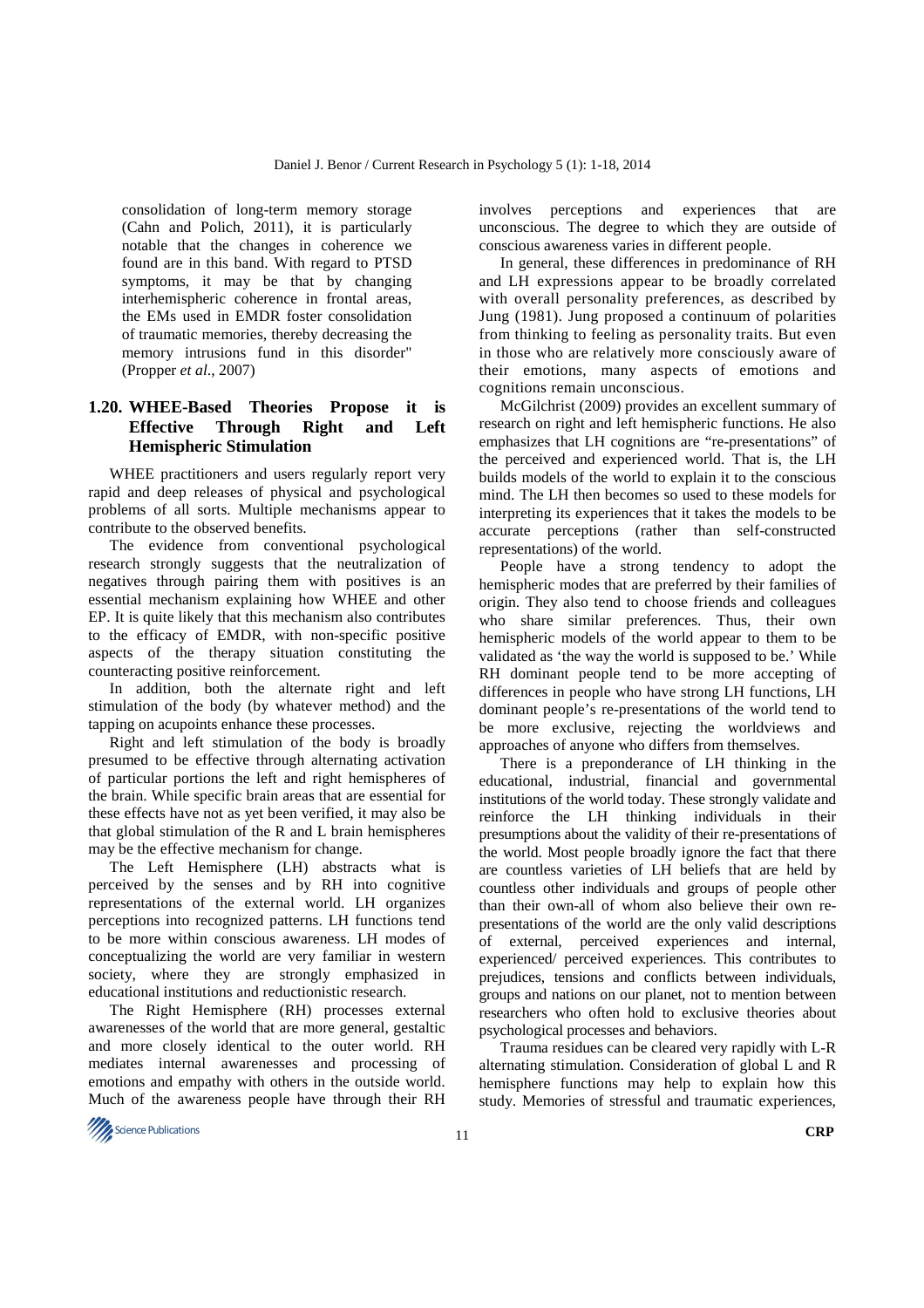along with their associated feelings, are often buried (partially or completely) outside of conscious awareness. This is a helpful survival mechanism in dangerous and frightening situations. It leaves people with more cognitive and emotional resources during the period of danger to deal with whatever is threatening them. The problem is that after the danger has passed, the trauma memories and feelings often remain buried outside of conscious awareness, but they may continue to be experienced as traumatic within the unconscious mind.

*The Unconscious is not unconscious. It is only the Conscious that is unconscious of what the Unconscious is conscious of.*  -Francis Jeffrey

It appears reasonable to postulate that the biological repository or gateway for these buried memories lies in several portions of the right hemisphere. RH protects the more conscious LH by keeping the traumatized person from being re-traumatized from recollections of the original dangerous, traumatic situations and the resulting negative emotions. RH actively promotes avoidance of any experiences that could trigger the recall of these buried feelings and memories.

LH (conscious awareness) feels anxiety when strong negative emotions arise in RH. People who are stronger in LH (thinking, analytic, linear, either/or thinking) generally prefer to avoid experiencing strong emotions in interactions or in memory. LH appears to invite RH to protect it from disturbing memories of negative, traumatic experiences. RH and LH appear to set up alerts, warnings and rules for avoiding new behaviors and situations that might trigger memories of negative experiences.

At the same time, RH is burdened by keeping these materials buried and by constantly having to keep the person alerted and on guard against encountering anything in life that might trigger their recall. This drains a lot of cognitive and emotional energies and also narrows and diminishes many options for positive experiences. So RH will invite interactions that will trigger some portions of these buried memories into conscious awareness, hoping that LH will pick up on the hints and agree to clear them away. This is why people who have been traumatized will often engage in behaviors and enter relationships that recreate the original trauma. People abused in childhood, who have buried many of their trauma memories, will find themselves in abusive relationships; those who have suffered violent trauma will often place themselves in

situations that invite triggerings of violent reactions. RH is staging these interactions in the hopes of releasing the buried memories-at times when the person is no longer in the dangerous situations and has more resources to deal with them and clear them.

It appears reasonable to hypothesize that:

- Alternating stimulation of RH and LH while focusing the mind on troublesome, traumatic feelings and memories stimulates the release of the blocks to conscious recall of the buried materials
- These materials are rapidly and deeply neutralized through the variations of systematic desensitization that occur when the positive cognitions and feelings are paired with the negative memories and feelings.
- There are then marked improvements in the presenting problems, which had been caused by combinations of memories and feelings repressed from conscious awareness; enervating vigilance required to avoid triggering these memories and feelings into conscious awareness; and unconscious efforts to recreate life experiences that invite releasing the RH from these burdensome tasks
- As we continue to use these methods we shed fears of addressing our repressed feelings and memories and we develop a meta-positive attitude about dealing with our traumas, saying to ourselves, "I can handle this buried trauma too, just like I handled the other ones!"
- Installing positive cognitions and feelings to replace the negative ones that have been released brings even stronger healings
- As we continue to install replacement positives we gain even greater confidence that we can address any problems and we develop metapositive expectations, saying to ourselves, "I can convert my negative experiences into positive lessons just as I've done with the others!"

*Emotion and the body are at the irreducible core of experience: They are not there merely to help out with cognition. Feeling is not just an add-on, a flavoured coating for thought: It is at the heart of our being and reason emanates from that central core of the emotions, in an attempt to limit and direct them, rather than the other way about. Feeling came and comes, first and reason emerged from it…*  Iain McGilchrist

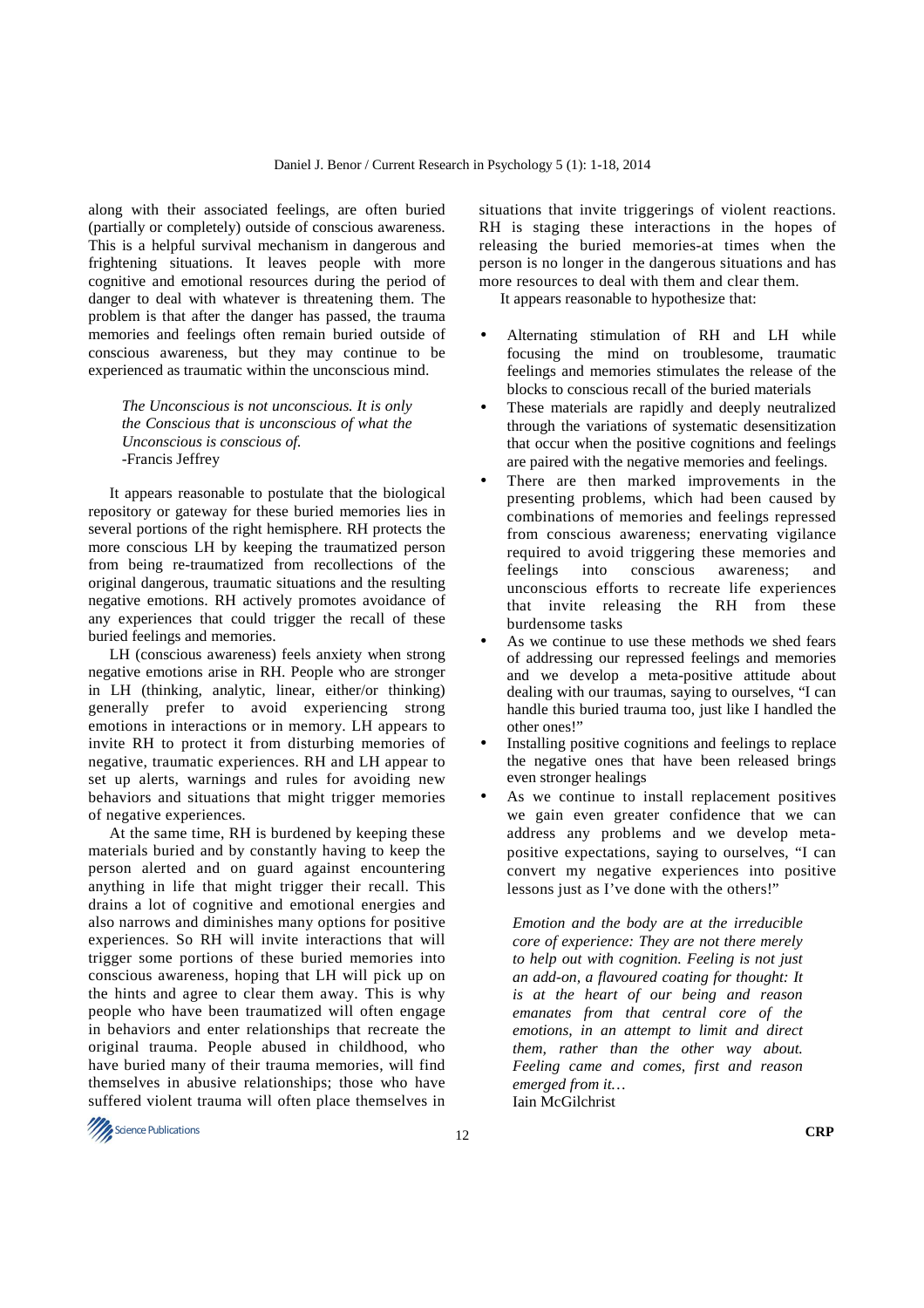## **1.21. Could EP Acupoint Tapping Effects be Due to a Simultaneous R-L Tapping?**

There is a distinct possibility that some portions of the efficacy of EP tapping on acupoints are due to simultaneous R-L tapping. In some or all of the acupoint tapping people will use their dominant hand to tap on the opposite side of their body. This may or may not be true for tapping on acupoints on the head, but is always true of tapping under the opposite arm and on the opposite hand. While stimulating the acupoints on the opposite side of the body, they are also stimulating the finger that is doing the tapping. Thus they are engaging in simultaneous bilateral tapping.

This raises the possibility that, in addition to the effects of acupoint stimulation, there is a simultaneous (rather than an alternating) R-L tapping that is occurring. As mentioned above, some people using WHEE find that simultaneous, repetitive R-L tapping on the body works better for them than alternating R-L tapping.

## **1.22. Tapping on Oneself in Popular Uses**

When people are nervous, some will rhythmically tap their R and L feet alternately or simultaneously on the floor, or tap their fingers in various rhythms on a table or the arm of a chair or on their laps. Often, these are single-sided tapping patterns. These, too, appear to relieve tensions, though not as deeply or thoroughly as R-L tapping.

Music stirs people spontaneously to engage in R-L self-stimulating activities. Lively tunes will elicit rhythmic hand clapping (simultaneous R-L stimulation) and foot tapping, stomping or dancing (alternating R-L stimulation). Waving one's hands and arms rhythmically from right to left and back is another common R-L response to music. It may be that the beneficial effects of R-L stimulation were intuitively recognized by people in various cultures and used for self-healing:

This Video May Point to where Right-Left Stimulation for Relief of Tensions Originated http://www.youtube.com/watch?v=5LLbGYbZbes

#### **1.23. Combined Tapping and Affirmations**

Early observational evidence suggests that tapping combined with mental focus on cognitions and feelings appears to be more effective than either approach alone. This has yet to be systematically investigated. The contributions of tapping to cognitive interventions have yet to be investigated with neural imaging.



#### **1.24. Additional Postulated Mechanisms for EP**

#### **1.24.1. Nerve Conduction Speeds**

Leskowitz (2010) suggests that in EP treatments for pain relief, the nerve conduction times from skin to brain for touch are much faster than from skin or other body parts to brain (NK, 1996) **Table 1**.

Repeated tapping on the body may stimulate the skin touch fibers, which could interrupt habitual pain responses because they reach the brain much faster. This could contribute to the some of the beneficial effects of tapping and affirmations detailed above.

#### **1.25. Hypnotic Suggestion**

Leskowitz (2002) also suggests that EP and EMDR could be variations on the theme of hypnotherapy. The use of a pendulum swinging in front of a person as a method of induction certainly suggests an overlap with the direct R-L stimulation of EMDR and WHEE and the covert R-L overlap with other tapping methods.

#### Wholistic Healing

*The part can only be known when the whole is apparent.*  Ted Kaptchuk

Wholistic perspectives acknowledge that each of us is composed of body, emotions, mind, relationships (with other people and the environment) and spirit. Wholistic healing extends beyond many of the more conventional boundaries of focus and therapeutic interventions. Many EP modalities include aspects of wholistic healing. WHEE deliberately promotes wholistic healing. More on this topic in Benor (2005).

In summary *The universe is a communion of subjects, not a collection of objects.*  - Thomas Berry

There are varieties of clinical paths to healing with EP. Each can lead to psychological and physical improvements. Evidence suggests that it may be combinations of diverse mechanisms that contribute to the rapid changes achieved through each of the various EP approaches.

**Table 1.** Nerve fiber functions and conduction speeds

| Types of     |                   | Conduction speed |
|--------------|-------------------|------------------|
| nerve fibers | Function          | meters/second    |
| A-beta       | Touch             | 35-75            |
| A-delta      | Sharp pain        | May- $35$        |
| C-nerve      | Dull, aching pain | $0.5 - 2$        |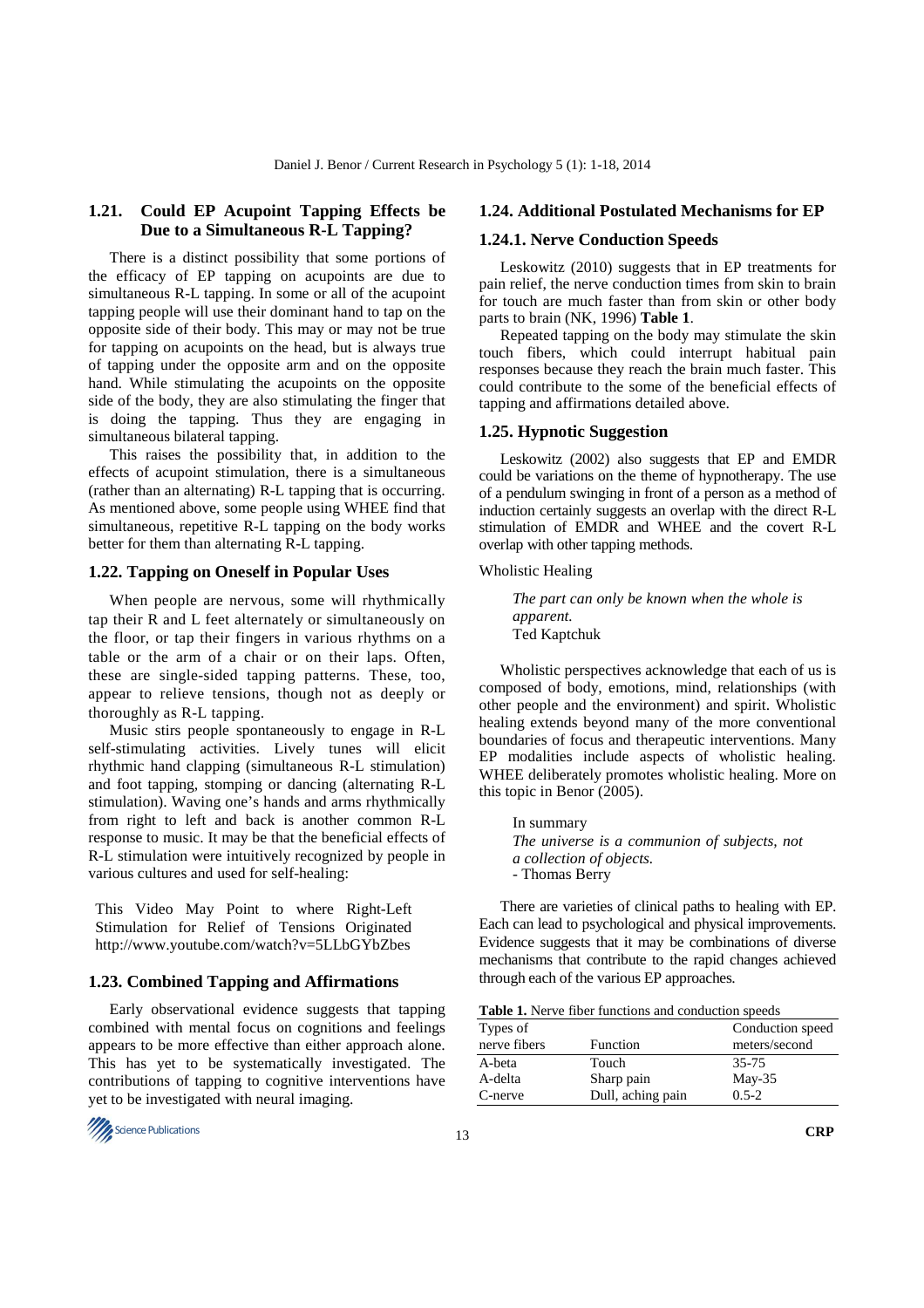## **Appendix A. Emotional Freedom Techniques (EFT) Procedures**

EFT is by far the most widely used EP method (Craig, 2011; 2013):

- 1. Tap on a standardized, long series of acupuncture points, including:
	- a. the inner tip of the eyebrow;
	- b. the outside corner of the eye;
	- c. just below the center of the eye;<br>d. the upper lip below the nose;
	- the upper lip below the nose;
	- e. the chin;
	- f. just below where the collarbone meets the breastbone;
	- g. under the arm;
	- h. on the pinkie side of the hand; and
	- i. at the very top (vertex) of the head.
- 2. Focus awareness on issues that they want to change. A typical setup statement would be "Even though I have this  $\frac{\ }{\ }$ ;
- 3. Recite an affirmation to counteract and neutralize the intensity of (2). A typical counteracting affirmation is "I deeply and completely love and accept myself."
- 4. Formal procedures are described at http://www.emofree.com/eft/recipe.html

#### **Appendix B. EMDR Procedures**

EMDR is an approach in which the patient is guided in alternately stimulating the left and right sides of the body by:

- 1. Alternately moving their eyes right and left (the original and recommended method), or through auditory stimulation or tapping on the body;
- 2. Focusing the mind on troublesome thoughts and feelings, as well as on physical sensations present during this focusing;
- 3. Refocusing on further troublesome thoughts and feelings that arise following a round of  $(1) + (2)$ ;
- 4. Repeating (1-3) until the intensity of the troublesome thoughts and feelings has been reduced to zero (on a scale of 0-10); and
- 5. Installing and strengthening positive feelings and thoughts to replace (the troublesome thoughts and feelings of (2-4) after they have been completely neutralized. (The intensity of the positivity is assessed on a scale from 0-7 and it is strengthened to the point that it is a 7)

Formal procedures are described at http://www.emdr.com/general-information/what-isemdr/what-is-emdr.html

## **Appendix C. WHEE Procedures**

WHEE is an EP combining elements from EFT and EMDR. WHEE is an acronym for the Wholistic Hybrid derived from EMDR and EFT. The WHEE procedure involves:

- 1. Tapping alternately on any part of the right and left sides of the body. (Eye movements are an option but people very rarely choose this. A few people find that simultaneous, repetitive R-L tapping on the body works better for them than alternating R-L tapping.);
- 2. Focusing awareness on feelings and thoughts (in that order) that people want to change. Feelings are highlighted in this process and addressed as a priority. A typical *focusing statement* would be: "Even though I feel when I think about
- 3. Reciting a *counteracting affirmation* to neutralize the intensity of the cognitions in (2). A typical counteracting affirmation could be "I wholly and completely love and accept myself" or any other strongly positive statement;
- 4. Adding new feelings and thoughts that arise following a round of (1-3) to the ones identified in (2);
- 5. Repeating (1-4) until the intensity of negative feelings and thoughts has been reduced to 0 (on a scale of  $0-10$ :
- 6. Installing and strengthening positive feelings and thoughts using a *replacement positive affirmation* for the troublesome feelings and thoughts of (2) after these have been completely neutralized by (3);
- 7. The strength of the positivity is assessed on a Subjective Units of Success Scale;
- 8. A wholistic approach is emphasized, addressing every level of a person's being: Body, emotions, mind, relationships (with other people and the environment) and personal spiritual awarenesses and beliefs (Benor, wholistic web reference); and
- 9. Individualizing the above protocol to the preferences of each person.

When the intensity of the issue is reduced to zero, a

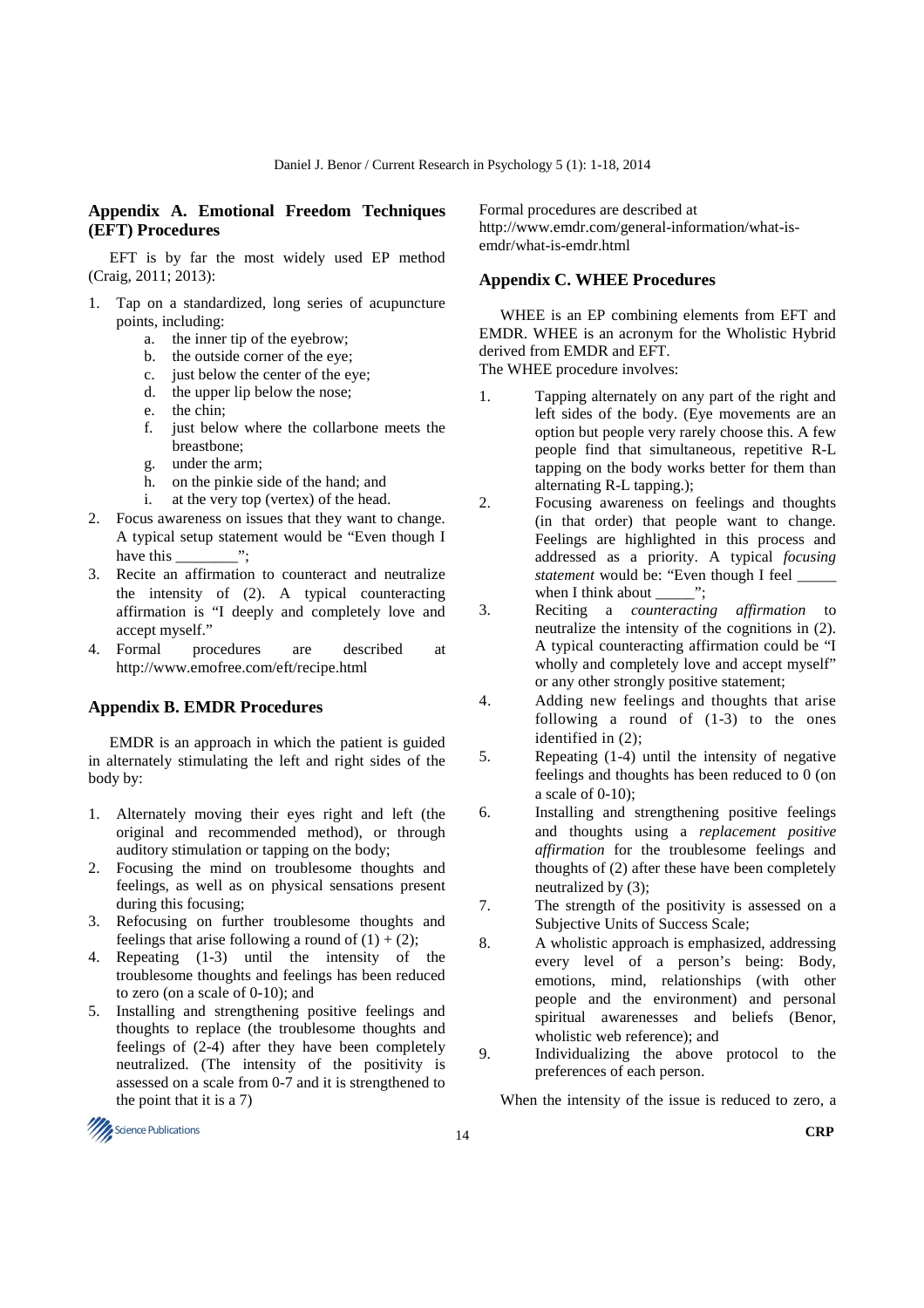replacement positive statement is installed: While tapping alternately on right and left sides of the body, the positive is stated, followed by a reinforcing positive statement (often the same as the counteracting affirmation). This is repeated until the intensity is raised on a Subjective Units of Success Scale (from 0 to 10) to a level of 10 or higher.

Formal EMDR procedures are described at

http://www.wholistichealingresearch.com/whee\_process  $\_1.html$ 

### **Appendix D. Variations in practices among different EP methods**

TFT practitioners prescribe different series of acupuncture points to tap on for each problem. EFT teaches people to tap on an entire series of points, in a 'one shoe fits all' approach. Other EP methods utilize different series of acupoints. Procedures generally follow the protocol of EFT steps (1-3) in Appendix A. TAT uses touch at acupoints and other places on the head and focuses the mind on an issue, but does not use a counteracting affirmation.

## **2. REFERENCES**

- Ahn, A.C., A.P. Colbert, B.J. Anderson, O.G. Martinsen and R. Hammerschlag *et al*., 2008 Electrical properties of acupuncture points and meridians: A systematic review. Bioelectromagnetics, 29: 245-256. PMID: 18240287
- Bair, C.C., 2006. The heart field effect: Synchronization of healer-subject heart rates in energy therapy. PhD thesis, Holos University Graduate Seminary, Springfield, MO.
- Baker, A.H. and M.A. Siegel, 2010. Emotional Freedom Techniques (EFT) reduces intense fears: A partial replication and extension of Wells *et al*. (2003). Energy Psychol. J., 2: 13-30.
- Benor, D.J. 2002, Healing Research: Volume I, (Professional Supplement) Spiritual Healing: Scientific Validation of a Healing Revolution. 1st Edn., Vision Publications, Southfield, MI.
- Benor, D.J. 2009. Seven Minutes to Natural Pain Release: Pain is a Choice and Suffering is Optional- WHEE for Tapping Your Pain Away. 2nd Edn., Wholistic Healing Publications, Bellmawr, NJ., ISBN-10: 098197290X, pp: 251.
- Benor, D.J., 2005. Wholistic Healing: Spirit, Relationships, Mind, Emotions and Body. Wholistic Healing Research.
- Benor, D.J., 2008. 7 Minutes to Natural Pain Release. 1st Edn., Elite Books, ISBN-10: 1604150343, pp: 251.
- Benor, D.J., 2013. Complete List of Randomized Studies of Spiritual Healing. Wholistic Healing Research.
- Benor, D.J., K. Ledger and L. Toussaint, 2009. Hett, Geoffrey. Zaccaro, daniel. pilot study of emotional freedom techniques, wholistic hybrid derived from eye movement desensitization and reprocessing and emotional freedom technique and cognitive behavioral therapy for treatment of test Anxiety in University Students. Explore, 5: 338-340. DOI: 10.1016/j.explore.2009.08.001
- Birch, S., J.K. Hesselink, F.A.M. Jonkman, T.A.M. Hekker and A. Bos, 2004. Clinical research on acupuncture: Part 1. What have reviews of the efficacy and safety of acupuncture told us so far? J. Alternative Complementary Med., 10: 468-480. DOI: 10.1089/1075553041323894.
- Brattberg, G., 2008. Self-administered Emotional Freedom Techniques (EFT) in individuals with fibromyalgia: A randomized trial. Integrative Med.: Clinician's J., 7: 30-35.
- Cahn, B.R. and J. Polich, 2011. Meditation states and traits: EEG, ERP and neuroimaging studies. Psychol. Bull., 132: 180-211. PMID: 16536641
- Callahan, R.J. and J. Callahan, 1996. Thought Field Therapy (TFT) and trauma: Treatment and theory. 1st Edn., Thought Field Therapy Training Center, Indian Wells, pp: 125.
- Carbonell, J.L. and C. Figley, 1999. A systematic clinical demonstration project of promising PTSD treatment approaches. Traumatic Incident Reduction Association.
- Chang, S.T., 1976. The Complete Book of Acupuncture. 1st Edn., Celestial Arts, Millbrae, ISBN-10: 0890871248, pp: 244.
- Christman, S.D., K.J. Garvey, R.E. Propper and K.A. Phaneuf. 2003. Bilateral eye movements enhance the retrieval of episodic memories. Neuropsychology, 17: 221-229. PMID: 12803427
- Church, D. and A.J. Brooks, 2010. The effect of a brief Emotional Freedom Techniques (EFT) selfintervention on anxiety, depression, pain and cravings in healthcare workers. Integrat. Med. Clin. J., 9: 40-44.

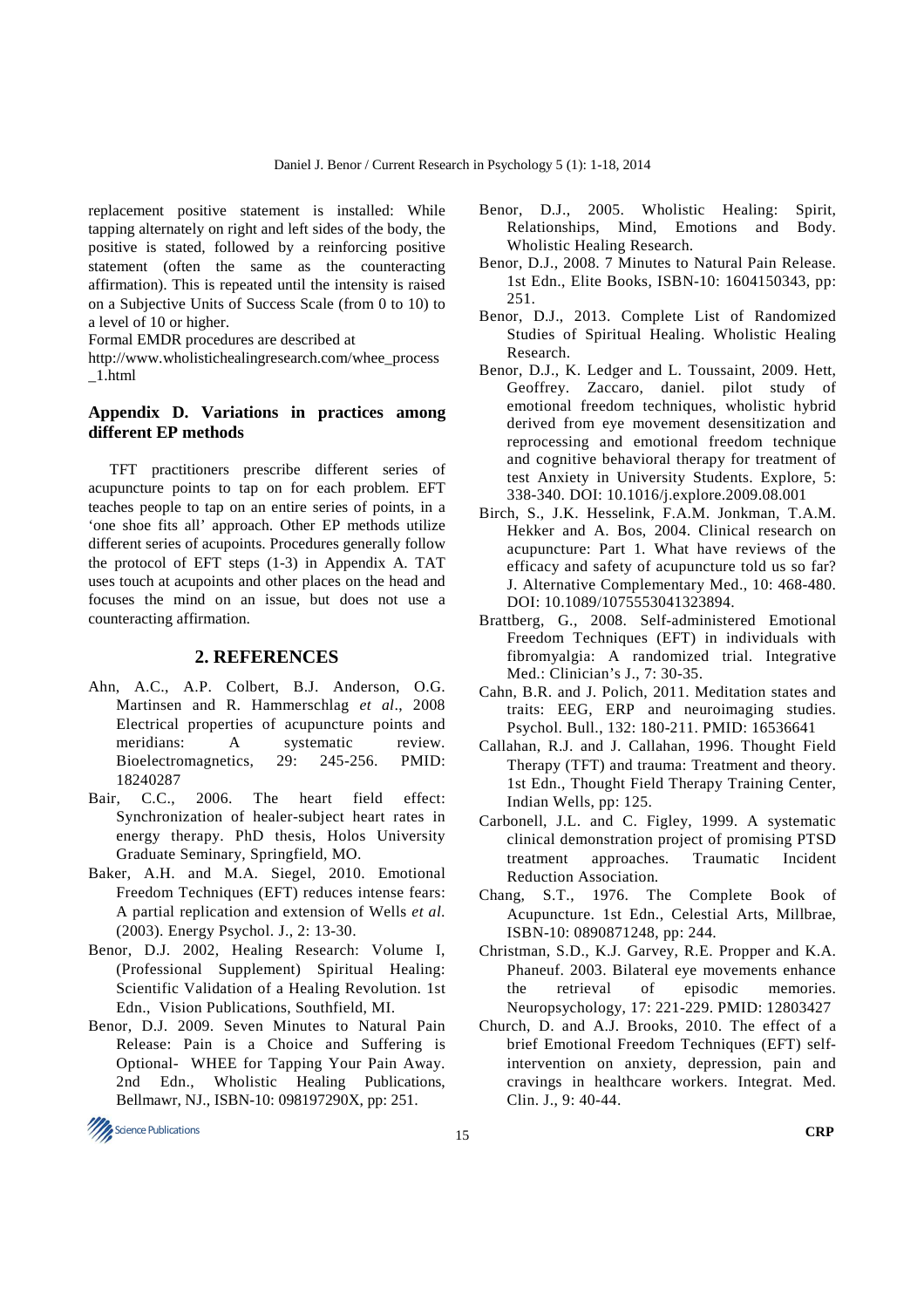- Church, D., C. Hawk, A. Brooks, O. Toukolehto and M. Wren *et al*., 2013. Psychological trauma symptom improvement in veterans using Emotional Freedom Techniques (EFT): A randomized controlled trial. J. Nervous Mental Dis., 201: 153-160. DOI: 10.1097/NMD.0b013e31827f6351
- Church, D., M.A. De Asis and A.J. Brooks, 2012a. Brief group intervention using emotional freedom techniques for depression in college students: A randomized controlled trial. Depression Res. Treatment, 2012: 257172-257178. DOI: 10.1155/2012/257172
- Church, D., G. Yount and A. Brooks, 2012b. The effect of emotional freedom techniques on stress biochemistry: A randomized controlled trial. J. Nervous Mental Dis., 200: 891-896. PMID: 22986277
- Church, D., L. Geronilla and I. Dinter, 2009. Psychological symptom change in veterans after six sessions of Emotional Freedom Techniques (EFT): An observational study. Int. J. Heal. Car.
- Church, D., O. Pina, C. Reategui and A. Brooks, 2011. Single session reduction of the intensity of traumatic memories in abused adolescents after EFT: A randomized controlled pilot study. Traumatology. DOI: 10.1177/1534765611426788
- Connolly, S. and C. Sakai, 2011. Brief trauma intervention with Rwandan genocide-survivors using thought field therapy. Int. J. Emergency Mental Health, 13: 161-172. PMID: 22708146
- Craig, G., 2011. The EFT Manual. 2nd Edn., Energy Psychology Press, Fulton, CA.
- Craig, G., 2013. EFT acupuncture points to tap. EFT.
- Darby, D. and J. Hartung, 2012. Thought Field Therapy for blood injection-injury phobia: A pilot study. Energy Psychol. J., 4: 25-32.
- Diepold, J.H. and D. Goldstein, 2009. Thought field therapy and QEEG changes in the treatment of trauma: A case study. Traumatology, 15: 85-93. DOI: 10.1177/1534765608325304
- Dombeck, M. and J. Wells-Moran, 1995. Self-Soothing Techniques: Distraction. CenterSite, LLC.
- Fang, J., Z. Jin, Y. Wang, K. Li and J. Kong *et al*., 2009. The salient characteristics of the central effects of acupuncture needling: Limbicparalimbic-neocortical network modulation. Human Brain Mapp., 30: 1196-1206. DOI: 10.1002/hbm.20583
- Feinstein, D., 2008. Energy psychology: A review of the preliminary evidence. Psychotherapy: Theory Res. Pract. Train., 45: 199-213. DOI: 10.1037/0033-3204.45.2.199
- Feinstein, D., 2010. Rapid treatment of PTSD: Why psychological exposure with acupoint tapping may be effective. Psychotherapy, 47: 385-402. PMID: 22402094
- Feinstein, D., 2012. Acupoint stimulation in treating psychological disorders: Evidence of efficacy. Rev. General Psychol., 16: 364-380. DOI: 10.1037/a0028602
- Fleming, T., 2002. Tapas acupressure techniques  $\mu$ -TAT. Holistic Approaches to Psychological Health.
- Goldfried, M.R., 1971. Systematic desensitization as training in self-control. J. Consult. Clin. Psychol., 37: 228-234. DOI: 10.1037/H0031974
- Gunter, R.W. and G.E. Bodner, 2008. How eye movements affect unpleasant memories: Support for a working memory account. Behav. Therapy, 46: 913-931. DOI: 10.1016/j.brat.2008 .04.006
- Hui, K.K.S., J. Liu, N. Makris, R.L. Gollub and A.J. Chen *et al*., 2000. Acupuncture modulates the limbic system and subcortical gray structures of the human brain: Evidence from fMRI studies in normal subjects. Human Brain Mapp., 9: 13-25. PMID: 10643726
- Johansson, K., I. Lindgren, H. Widner, I. Wiklund and B.B. Johansson, 1993. Can sensory stimulation improve the functional outcome in stroke patients? Neurology, 43: 2189-2192. PMID: 8232927
- Jones, S., J. Thornton and H. Andrews, 2011. Efficacy of Emotional Freedom Techniques (EFT) in reducing public speaking anxiety: A randomized controlled trial. Energy Psychol. J., 3: 19-32. 2
- Jung, C.G., 1981. The Archetypes and the Collective Unconscious. 1st Edn., Princeton University Press, Princeton, ISBN-10: 0691018332, pp: 451.
- Kaptchuk, T.J., 1984. The Web That Has No Weaver. 1st Edn., Congdon and Weed, New York.
- Karatzias, T., K. Power, K. Brown, T. McGoldrick and M. Begum *et al*., 2011. A controlled comparison of the effectiveness and efficiency of two psychological therapies for posttraumatic stress disorder: Eye movement desensitization and reprocessing Vs. emotional freedom techniques. J. Nerv. Ment. Dis., 199: 372-8. DOI: 10.1097/NMD.0b013e31821cd262

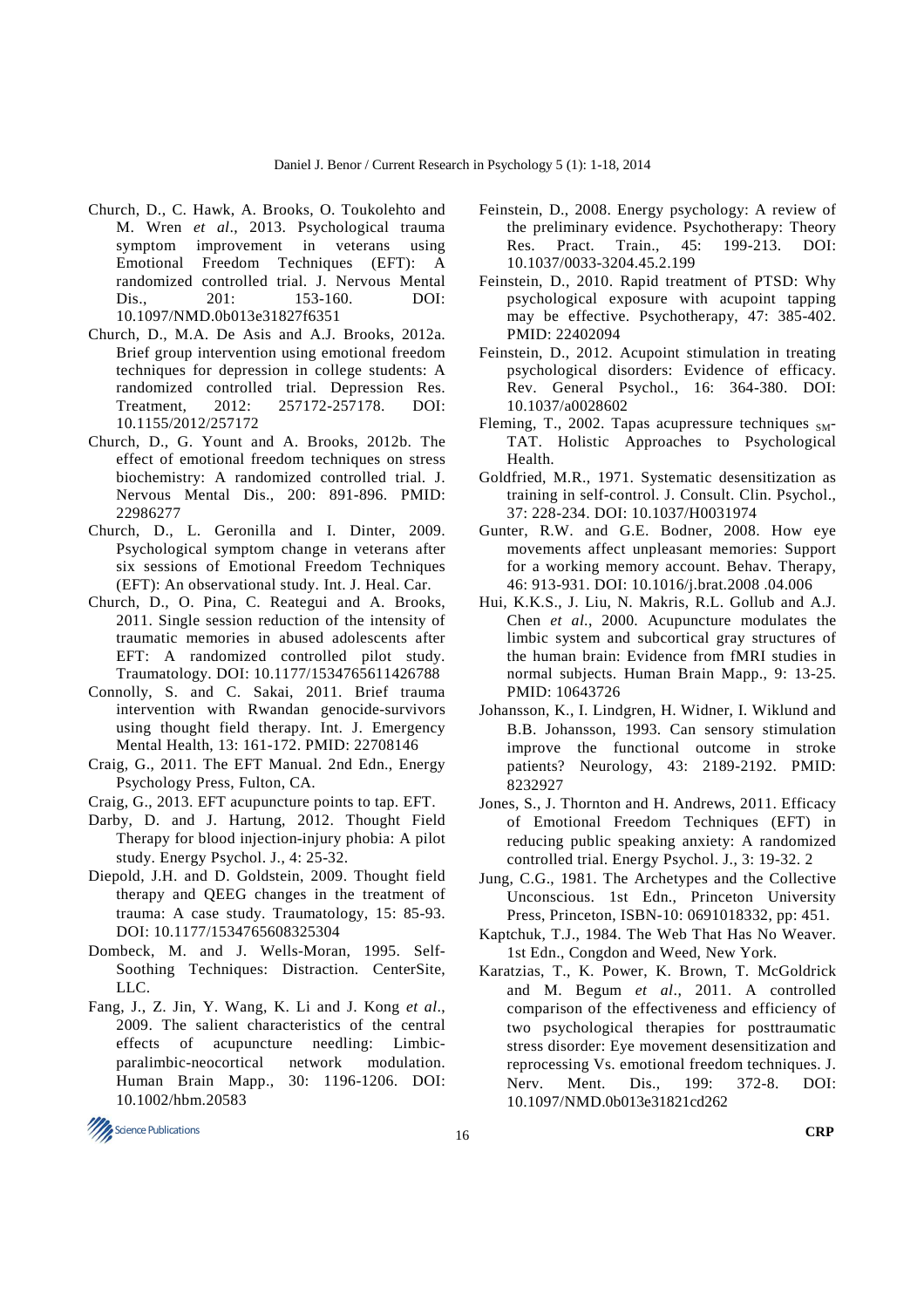- Kazdin, A.E. and L. Wilcoxon, 1976. A. Systematic desensitization and nonspecific treatment effects: A methodological evaluation. Psychol. Bull., 83: 729-758. DOI: 10.1037/0033-2909.83.5.729
- Keefe, F.J., 1996. Cognitive behavioral therapy for managing pain. Clin. Psychol., 49: 4-5.
- Kjendahl, A., S. Susanne, P.E. Osten, J.K. Stanghelle and C. F Borchgrevink, 1997. A one year followup study on the effects of acupuncture in the treatment of stroke patients int he subacute stage: A randomized, controlled study. Clinical Rehabilitation, 11: 192-200. DOI: 10.1177/026921559701100302
- Lambrou, P.T., G.J. Pratt and G. Chevalier, 2003. Physiological and psychological effects of a mind/body therapy on claustrophobia. Subtle Energies Energy Med., 14: 239-251.
- Lane, J.R., 2009. The neurochemistry of counterconditioning: Acupressure desensitization in psychotherapy. Energy Psychol., 1: 31-44.
- Lee, C., G. Taylor and P.D. Drummond, 2006. The active ingredient in EMDR: Is it traditional exposure or dual focus of attention? Clin. Psychol. Psychotherapy, 13: 97-107. DOI: 10.1002/cpp.479
- Lee, C.W. and P.D. Drummond, 2008. Effects of eye movement versus therapist instructions on the processing of distressing memories. J. Anxiety Disorders, 22: 801-808. DOI: 10.1016/j.janxdis.2007.08.007
- Leitenberg, H., 1990. Handbook of Social and Evaluation Anxiety. 1st Edn., Springer Science and Business Media, New York, ISBN-10: 0306434385, pp: 553.
- Leskowitz, E., 2002. EMDR and Subtle Energy: A Proposed Mechanism of Action, In: Energy Psychology in Psychotherapy: A Comprehensive Source Book, Gallo, F. (Ed.). WW Norton.

Leskowitz, E., 2010. Personal communications.

- Levine, P.A., 2010. In an Unspoken Voice: How the Body Releases Trauma and Restores Goodness. 1st Edn., North Atlantic Books, Berkeley, CA., ISBN-10: 1556439431, pp: 384.
- Manaka, Y. and I.A. Urquhart, 1980. A Layman's Guide to Acupuncture, New York: John Weatherhill.
- McGilchrist, I., 2009. The Master and his Emissary: The Divided Brain and the Making of the Western World. Yale University Press, London, England, ISBN-10: 0300188374, pp: 544.
- Miller, A.C., L.C. Hickman and G.K. Lemasters, 1992. A distraction technique for control of burn pain. J. Burn Care Rehabil., 13: 576-580. PMID: 1452593
- Mills, H., N. Reiss and M. Dombeck, 2008. Distraction and humor in stress reduction. CenterSite, LLC.
- Mole, P., 1992. Acupuncture: Energy Balancing for Body, Mind and Spirit, Rockport, MA/Shaftesbury. Element, England.
- Naeser, MA., M.P. Alexander, D. Stiassny-Eder, V. Galler and J. Hobbs *et al*., 1992. Real versus sham acupuncture in the treatment of paralysis in acute stroke patients: A CT scan lesion site study. J. Neurol. Rehabil., 6: 163-174. DOI: 10.1177/136140969200600401
- NIHCP, 1997. Acupuncture. 1st Edn., National Institutes of Health, Bethesda, MD.
- NK, 1996. Conduction Velocity. Neuroscience for Kids
- Palmer-Hoffman, J. and A.J. Brooks, 2011. Psychological symptom change after group application of Emotional Freedom Techniques (EFT). Energy Psychol. J., 3: 33-38. DOI: 10.9769.EPJ.2011.3.1.JPH
- Pitman, R.K., B. Altman, E. Greenwald, R.E. Longpre and M.L. Macklin *et al*., 1991. Psychiatric complications during flooding therapy for posttraumatic stress disorder. J. Clin. Psychiatry, 52: 17-20. PMID: 1988412
- Pomeranz, B. and G. Stux, 1989. Scientific Bases of Acupuncture. 1st Edn., Springer-Verlag, New York, ISBN-10: 3540193359, pp: 199.
- Prokhorov, E.F., T.E. Prokhorova, J. González-Hernández, Y.A. Kovalenko and F. Llamas *et al*., 2006. *In vivo* dc and ac measurements at acupuncture points in healthy and unhealthy people. Complement Therapies Med., 14: 31A-8. PMID: 16473751
- Propper, R.E., J. Pierce, M.W. Geisler, S.D. Christman and N. Bellorado, 2007. Effect of bilateral eye movements on frontal interhemispheric gamma EEG coherence: Implications for EMDR therapy. J. Nervous Mental Dis., 195: 785-788. PMID: 17984782

Reston, J., 1971. New York Times.

- Rowe, J.E., 2005. The effects of EFT on long-term psychological symptoms. Counsel. Clin. Psychol., 2: 104-111.
- Ruden, R.A., 2005. A neurological basis for the observed peripheral sensory modulation of emotional responses. Traumatology, 11: 145-158. DOI: 10.1177/153476560501100301